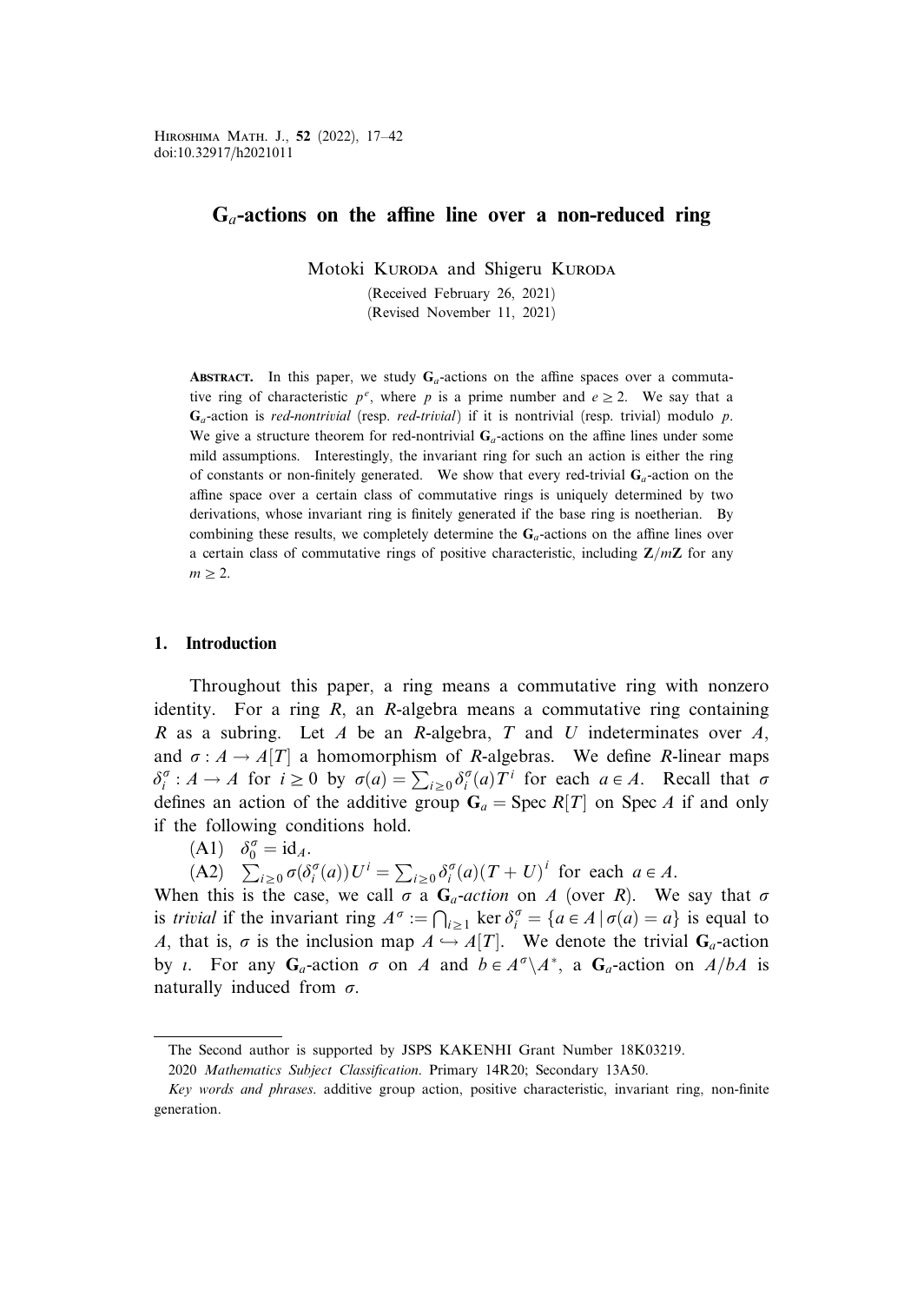One of the important problems in Affine Algebraic Geometry is to determine all the G<sub>a</sub>-actions on the polynomial ring  $R[x] = R[x_1, \ldots, x_n]$  in *n* variables over R. When  $n = 1$ , we write  $R[x] = R[x]$ . In the case R is an integral domain, it is well known that a homomorphism  $\sigma : R[x] \to R[x][T]$ of R-algebras is a  $G_a$ -action if and only if  $\sigma(x) \in x + RT$  when char  $R = 0$ , and  $\sigma(x) \in x + \sum_{i \geq 0} RT^{p^i}$  when  $p := \text{char } R > 0$  (cf. Lemma 5).

Assume that  $R = K$  is a field, and let  $\sigma$  be a  $G_a$ -action on  $K[x]$ . When  $n = 2$ , there exist  $y_1, y_2 \in K[x]$  such that  $K[x] = K[y_1, y_2]$  and  $y_1 \in K[x]^\sigma$  by Rentschler [11] if  $p = 0$ , and by Miyanishi [9] if  $p > 0$  (see also [5], [6]). If this is the case,  $\sigma$  is a  $G_a$ -action on  $K[y_1][y_2]$  over  $K[y_1]$ . Hence, we are reduced to the one variable case. For  $n \geq 3$ , Freudenburg [3] constructed  $G_a$ -actions  $\sigma$  on  $K[x]$  for which there do not exist  $y_1, \ldots, y_n \in K[x]$  such that  $K[x] = K[y_1, \ldots, y_n]$  and  $y_1 \in K[x]^\sigma$ . This type of  $G_a$ -action is difficult to understand. It is an open problem to determine all the  $G_a$ -actions on  $K[x]$  for  $n \geq 3$ .

We mention that  $K[x_1, x_2, x_3]^{\sigma} \simeq R[x_1, x_2]$  if  $p = 0$  by Miyanishi [8]. On the other hand, the K-algebra  $K[x]^\sigma$  is not always finitely generated if  $p = 0$  and  $n \ge 5$  by Daigle-Freudenburg [2]. The problem of finite generation of  $K[x]^\sigma$  is a special case of Hilbert's fourteenth problem, and is of great interest.

When R is not an integral domain,  $G_a$ -actions on  $R[x]$  are not studied well, even in the low-dimensional cases. If R is reduced, then we can explicitely describe all the  $G_a$ -actions on  $R[x]$  (see Section 9). However, the situation is far different when  $R$  is non-reduced. The difficulty comes from a lack of effective tools, such as the slice theorem. As far as we know, even for  $R = \mathbb{Z}/m\mathbb{Z}$ with  $m \geq 2$  not square-free, the G<sub>a</sub>-actions on R[x] are not completely determined previously.

Now, assume that  $m := \text{char } R > 0$ , and write  $m = p_1^{e_1} \cdots p_t^{e_t}$ , where  $p_1, \ldots, p_t$  are distinct prime numbers and  $e_1, \ldots, e_t \ge 1$ . Then, the ring  $A =$  $A/mA$  is isomorphic to  $\bigoplus_{i=1}^{t} (A/p_i^{e_i}A)$  by the Chinese Remainder Theorem. Moreover, every  $G_a$ -action  $\sigma$  on A over R induces a  $G_a$ -action on  $A/p_i^{e_i}A$  over  $R_i$  for  $i = 1, ..., t$ , where  $R_i$  is the image of R in  $A/p_i^{e_i}A$ . Conversely, for any given  $G_a$ -actions  $\sigma_i$  on  $A/p_i^{e_i}A$  over  $R_i$  for  $i = 1, \ldots, t$ , the map

$$
A \simeq \bigoplus_{i=1}^t (A/p_i^{e_i}A) \ni (a_i)_{i=1}^t \mapsto (\sigma_i(a_i))_{i=1}^t \in \bigoplus_{i=1}^t (A/p_i^{e_i}A)[T] \simeq A[T]
$$

is a  $G_a$ -action on A over R. Therefore, it suffices to consider the case  $t = 1$ .

Throughout this paper, let p be a prime number and  $e \geq 2$  unless otherwise specified. We study a  $G_a$ -action  $\sigma$  on A when char  $R = p^e$ . We say that  $\sigma$  is red-trivial (resp. red-nontrivial) if the G<sub>a</sub>-action on  $A/pA$  induced from  $\sigma$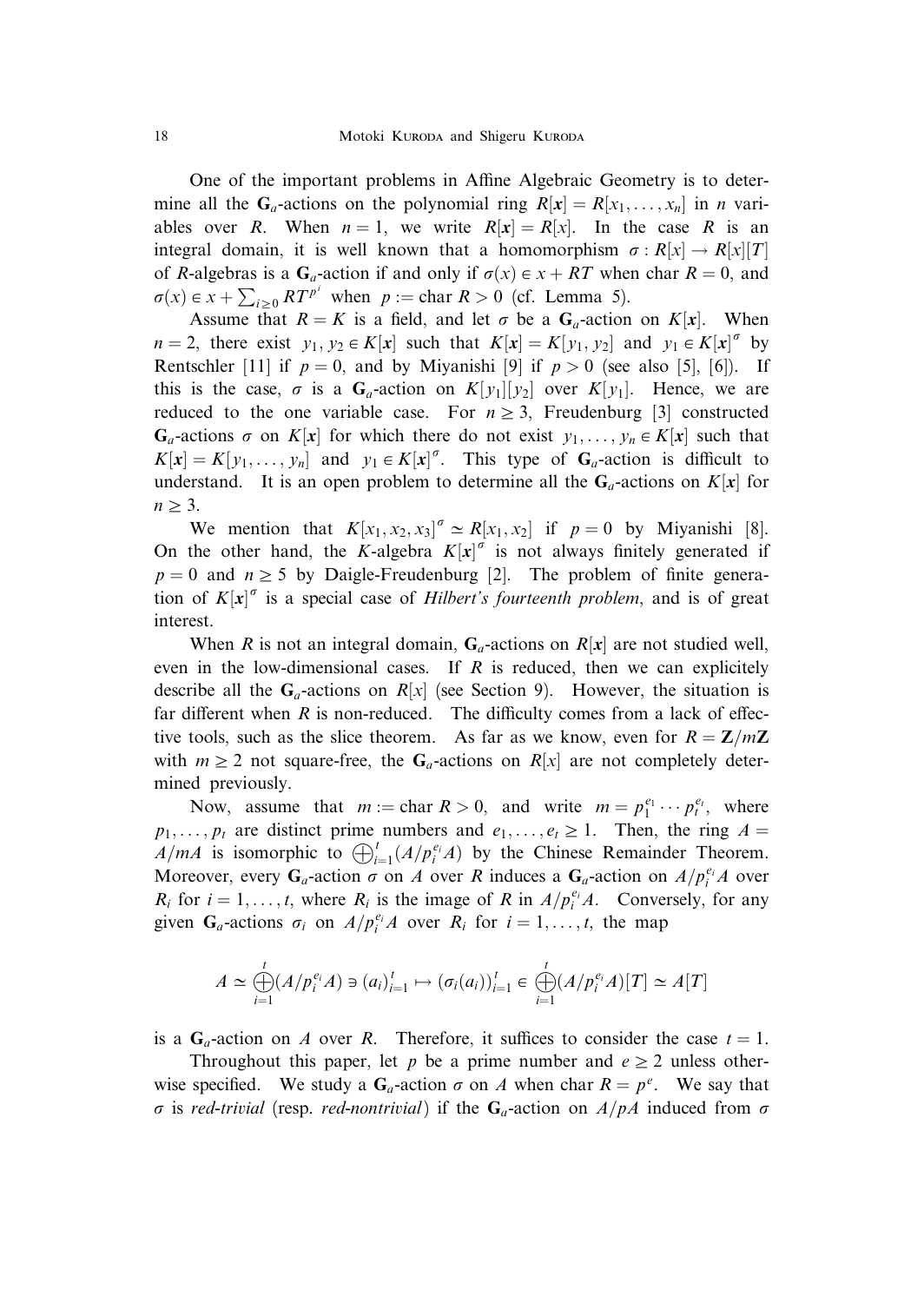is trivial (resp. nontrivial). Equivalently,  $\sigma$  is red-trivial (resp. red-nontrivial) if  $\sigma(a) - a \in pA[T]$  for each  $a \in A$  (resp.  $\sigma(a) - a \notin pA[T]$  for some  $a \in A$ ).

We have the following results for red-nontrivial  $G_a$ -actions on  $A = R[x]$ .

THEOREM 1. Let R be a ring with char  $R = p^e$  such that pR is a prime ideal of R and  $(p^2R : pR) = pR$ . Then, for every red-nontrivial  $G_a$ -action  $\sigma$  on  $R[x]$ , the following assertions hold.

- (i) There exists  $a \in R \backslash pR$  such that  $\sigma(x) \in x + aT + pTR[x][T]$ .
- (ii) There exists  $y \in R_a[x]$  such that  $R_a[x] = R_a[y]$  and  $\sigma(y) = y + T$ , where  $R_a$  is the localization of R by the multiplicatively closed set  $\{a^i \mid i \ge 0\}$ .
- (iii) If a is not a zero-divisor of R, then we have  $R[x]^\sigma = R$ .
- (iv) If  $R[x]^\sigma \neq R$ , then the R-algebra  $R[x]^\sigma$  is not finitely generated.

Here are some remarks. We have  $(p^2R : pR) = pR$  if and only if  $pr \notin p^2R$ for any  $r \in R \backslash pR$ . Since p is a nilpotent element of R, and pR is a prime ideal of R, we see that  $pR$  is the nilradical of R. Since a in (i) is not nilpotent, we have  $R_a \neq \{0\}$ . If a is not a zero-divisor of R, then  $R_a[x]$  contains  $R[x]$ . Since the invariant ring for the G<sub>a</sub>-action on  $R_a[x] = R_a[y]$  over  $R_a$  defined by  $y \mapsto y + T$  is equal to  $R_a$ , (iii) follows from (ii) (see also Lemma 3). (iv) is a consequence of a more general result (Theorem 3).

The following is a corollary to Theorem 1.

COROLLARY 1. Let R be a ring such that char  $R = p^e$  and pR is a maximal ideal of R. Then, for every red-nontrivial  $G_a$ -action  $\sigma$  on R[x], the following assertions hold.

- (i) There exists  $y \in R[x]$  such that  $R[x] = R[y]$  and  $\sigma(y) = y + T$ .
- (ii) We have  $R[x]^\sigma = R$ .

In fact, if char  $R = p^e$  and pR is a maximal ideal of R, then R is a zerodimensional noetherian local ring satisfying  $(p^2R : pR) = pR$  (Lemma 7).

For example, Corollary 1 says that, up to a change of variables, every red-nontrivial  $G_a$ -action on  $(\mathbf{Z}/p^e\mathbf{Z})[x]$  is equal to the  $G_a$ -action defined by  $x \mapsto x + T.$ 

To discuss red-trivial  $G_a$ -actions, it is convenient to extend the notion of  $G_a$ -actions as follows. Note that we can also consider the conditions (A1) and (A2) for a homomorphism  $\sigma : A \rightarrow A[[T]]$  of R-algebras, where  $A[[T]]$  is the formal power series ring in T over A. We call  $\sigma$  an *analytic*  $G_a$ -action on A (over R) if (A1) and (A2) hold, or equivalently  $(\delta_i^{\sigma})_{i=0}^{\infty}$  is a so-called *iterative higher R-derivation* of A (cf. [10,  $\S 27$ ]). To avoid confusion, we will sometimes call a  $G_a$ -action  $\sigma : A \to A[T]$  an *algebraic*  $G_a$ -action on A. We regard an algebraic  $G_a$ -action as an analytic  $G_a$ -action satisfying  $\sigma(A) \subset A[T]$ .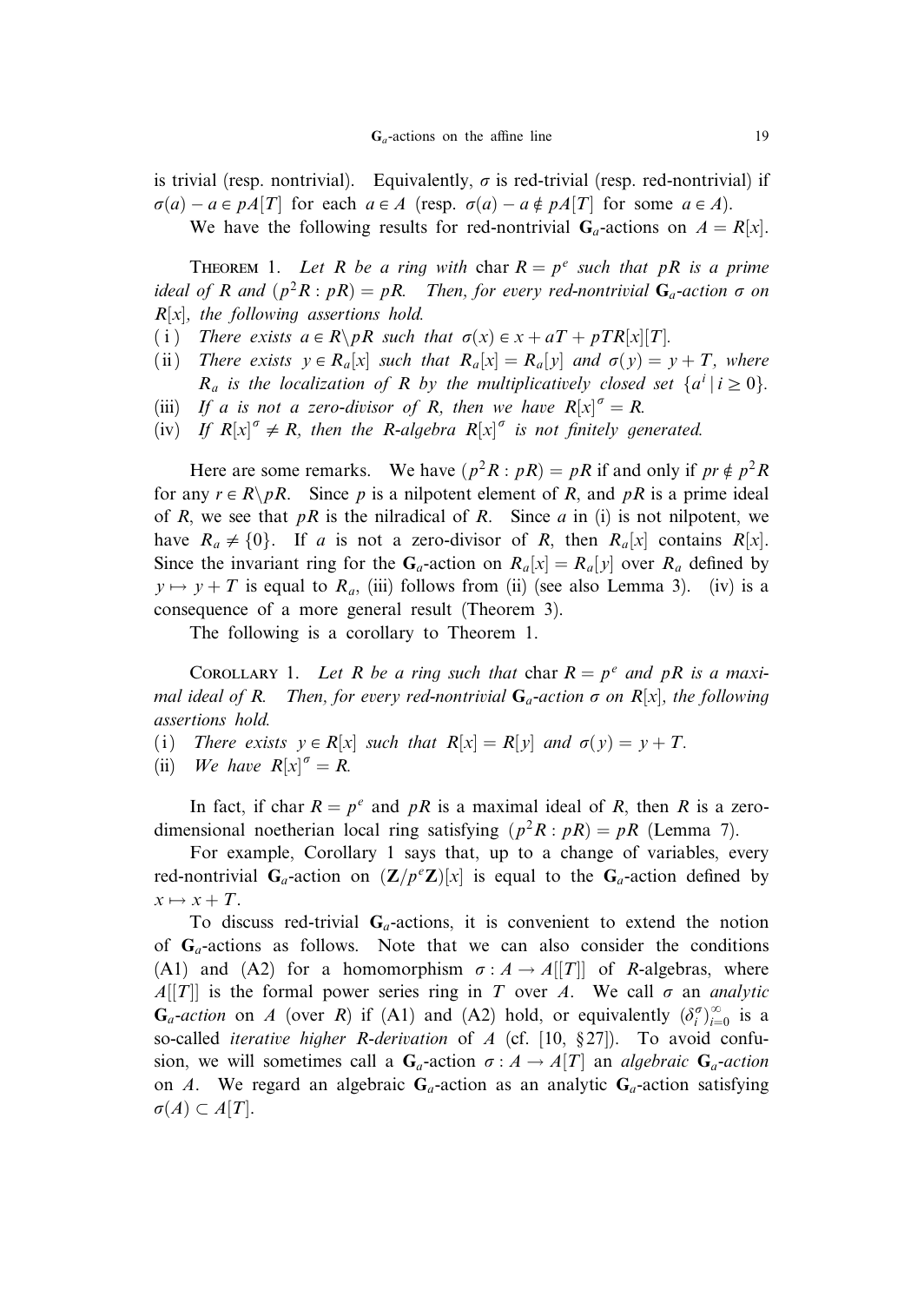When char  $R = p^e$ , we say that an analytic  $G_a$ -action  $\sigma$  on A is redtrivial if  $\sigma(a) - a \in pA[[T]]$  for each  $a \in A$ . We mainly study such  $\sigma$  in the case  $A = R[x]$  with  $R = S/p^eS$ , where S is a subring of a **Q**-algebra with  $p \notin S^*$ . We note that a ring S is a subring of a **O**-algebra if and only if char  $S = 0$ and no element of  $\mathbb{Z}\setminus\{0\}\subset S$  is a zero-divisor of S. In this case, we have char  $R = p^e$ . Actually,  $p^{e'} \notin p^eS$  for any  $1 \le e' < e$ , since p is not a zerodivisor nor a unit of S. We construct a bijection between the set of red-trivial, analytic  $G_a$ -actions  $\sigma$  on R[x], and the set of pairs  $(\delta, \Delta)$  of R-derivations  $\delta: R[x] \to R[x]$  and  $\Delta: R[x] \to R[x][T]]$  with certain conditions. Under this correspondence, we have  $R[x]^\sigma = \ker \delta \cap \ker \Delta$  (Corollary 3 (i)). We also determine the set of pairs  $(\delta, \Delta)$  for which the corresponding analytic  $G_a$ actions on  $R[x]$  are algebraic in the following cases (cf. Corollaries 2 and 3 (ii), and Theorem 6 (iii)).

(a)  $p \ge 3$ . (b)  $n = 1$ ,  $p = 2$  and  $\sqrt{2S} = 2S$ .

REMARK 1. Let  $\tilde{R} = S/(p_1^{e_1} \cdots p_t^{e_t} S)$ , where  $p_1, \ldots, p_t$  are distinct prime numbers, S is a subring of a Q-algebra such that  $p_1S, \ldots, p_tS$  are maximal ideals of S, and  $e_1, \ldots, e_t \ge 1$ . Then, we have char  $\tilde{R} = p_1^{e_1} \cdots p_t^{e_t}$ , and  $R_i :=$  $\tilde{R}/p_i^{e_i} \tilde{R} \simeq S/p_i^{e_i} S$  for each *i*. Moreover,  $p_i R_i$  is a maximal ideal of  $R_i$ ,  $\overline{S} = R S$  and  $R A S^*$ . Hence if  $e > 2$ , then we can use Corollary 1 and  $\sqrt{p_iS} = p_iS$  and  $p_i \notin S^*$ . Hence, if  $e_i \ge 2$ , then we can use Corollary 1 and the results for red-trivial  $G_a$ -actions mentioned above for  $R = R_i$ . If  $e_i = 1$ , then  $R_i$  is a field, and the  $G_a$ -actions of  $R_i[x]$  are already determined. Therefore, we can determine all the  $G_a$ -actions on  $R[x]$ .

For example, for  $R = \mathbb{Z}/m\mathbb{Z}$  with  $m \geq 2$ , we can determine all the  $G_a$ -actions  $\sigma$  on  $R[x]$ . In this case,  $R[x]^\sigma$  is always finitely generated by the following theorem.

**THEOREM 2.** Let  $\tilde{R} = S/(p_1^{e_1} \cdots p_t^{e_t} S)$ , where  $p_1, \ldots, p_t$  are distinct prime numbers, S is a subring of a **Q**-algebra such that  $p_1S, \ldots, p_tS$  are prime ideals of S, and  $e_1, \ldots, e_t \geq 1$ . Then, the  $\tilde{R}$ -algebra  $\tilde{R}[x]^{\sigma}$  is finitely generated for any  $G_a$ -action  $\sigma$  on  $R[x]$ .

In the situation of Theorem 2, we can describe generators of  $\tilde{R}[x]$ <sup>o</sup> explicitely. We prove this theorem in Section 8.

This paper is organized as follows. In Section 2, we study finite generation of the invariant ring for a homomorphism  $R[x] \rightarrow R[x][T]$  of R-algebras with certain conditions, and prove Theorem 1 (iv) as a special case. We also give some examples in which the invariant rings are not finitely generated. The rest of Theorem 1, and Corollary 1 are proved in Section 3. In Section 4, we overview the main results for red-trivial  $G_a$ -actions. We discuss the details in Sections 5 through 8. In Section 9, we describe the  $G_a$ -actions on  $R[x]$  when  $R$  is a reduced ring.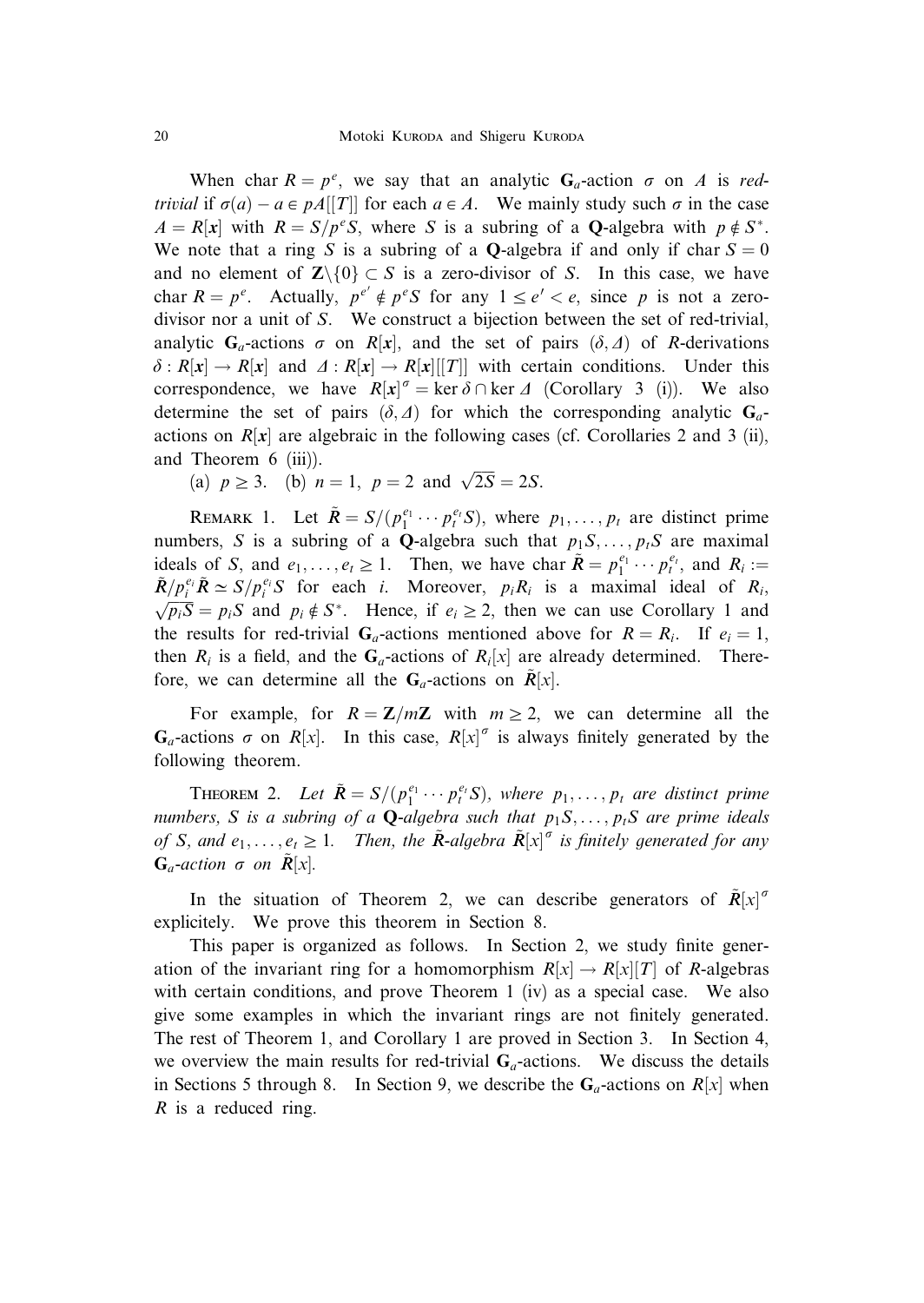# 2. Non-finitely generated invariant rings

The goal of this section is to prove the following theorem, which includes Theorem 1 (iv) as a special case. For a ring R, we denote by  $nil(R)$  the nilradical of R. For a homomorphism  $\sigma : R[x] \to R[x][T]$  of R-algebras, we define the invariant ring as  $R[x]^\sigma := \{ f \in R[x] \mid \sigma(f) = f \}.$ 

THEOREM 3. Let R be a ring such that  $nil(R)$  is a prime ideal of R, and let  $\sigma: R[x] \to R[x][T]$  be a homomorphism of R-algebras such that  $\sigma(x) - x$  belongs to  $TR[x][T]$ , but does not belong to  $nil(R[x][T])$ . Then, we have either (1)  $R[x]$ <sup> $\sigma$ </sup> = R, or (2) the R-algebra  $R[x]$ <sup> $\sigma$ </sup> is not finitely generated.

Under the assumption of Theorem 1, the prime ideal  $pR$  is equal to nil $(R)$ as remarked. Hence, we have  $pR[x][T] = \text{nil}(R[x][T])$ , to which  $\sigma(x) - x$  does not belong by red-nontriviality. By (A1),  $\sigma(x) - x$  belongs to TR[x][T]. Thus, the assumption of Theorem 3 is satisfied. Therefore, Theorem 1 (iv) follows from Theorem 3.

Theorem 3 is proved by combining the following three lemmas. These lemmas hold for any ring S.

LEMMA 1. Let A be a finitely generated S-subalgebra of  $S + \text{nil}(S[x])$ . Then,  $\{\text{deg } f \mid f \in A \setminus \{0\}\}\$ is bounded above.

**PROOF.** Let  $f_1, \ldots, f_t \in A \setminus \{0\}$  be such that  $A = S[f_1, \ldots, f_t]$ . Since  $A \subset$  $S + \text{nil}(S[x])$  by assumption, we may take  $f_1, \ldots, f_t$  from nil $(S[x])$ . Take  $e \ge 1$ so that  $f_1^e = \cdots = f_t^e = 0$ . Then, deg f is less than  $et \max\{\text{deg } f_i | i = 1, \ldots, t\}$ for all  $f \in S[f_1, \ldots, f_t] = A$ .

LEMMA 2. Let  $p \in \text{Spec } S$ , and let  $\sigma : S[x] \to S[x][T]$  be a homomorphism of S-algebras such that  $\sigma(x) - x$  belongs to TS[x][T], but does not belong to  $\mathfrak{p}S[x][T]$ . Then, we have  $S[x]^\sigma \subset S + \mathfrak{p}S[x]$ .

PROOF. Suppose that there exists  $f(x) \in S[x]^\sigma$  not belonging to  $S + \mathfrak{p}S[x]$ . Then, the image of  $f(x)$  in  $(S/p)[x]$  is a polynomial of positive degree. Since  $S/p$  is an integral domain, and  $F := \sigma(x) - x$  lies in  $TS[x][T]\setminus pS[x][T]$ , we see that the image of  $\sigma(f(x)) = f(x+F)$  in  $(S/p)[x][T]$  is of positive degree in T, and thus is not equal to the image of  $f(x)$ . This contradicts that  $f(x+F)$  $\sigma(f(x)) = f(x)$  in  $S[x][T]$ .

LEMMA 3. Let  $\sigma : S[x] \to S[x][T]$  be a homomorphism of S-algebras with  $F := \sigma(x) - x \in TS[x][T] \setminus \{0\}$ . If  $S[x]^\sigma \neq S$ , then there exists  $a \in S \setminus \{0\}$  such that  $aF = 0$ .

PROOF. It suffices to show that F is a zero-divisor of  $S[x][T]$  (cf. [1, Chapter 1, Exercise 3]). Take any  $f(x) \in S[x]^\sigma \backslash S$ , and write  $f(x+T) =$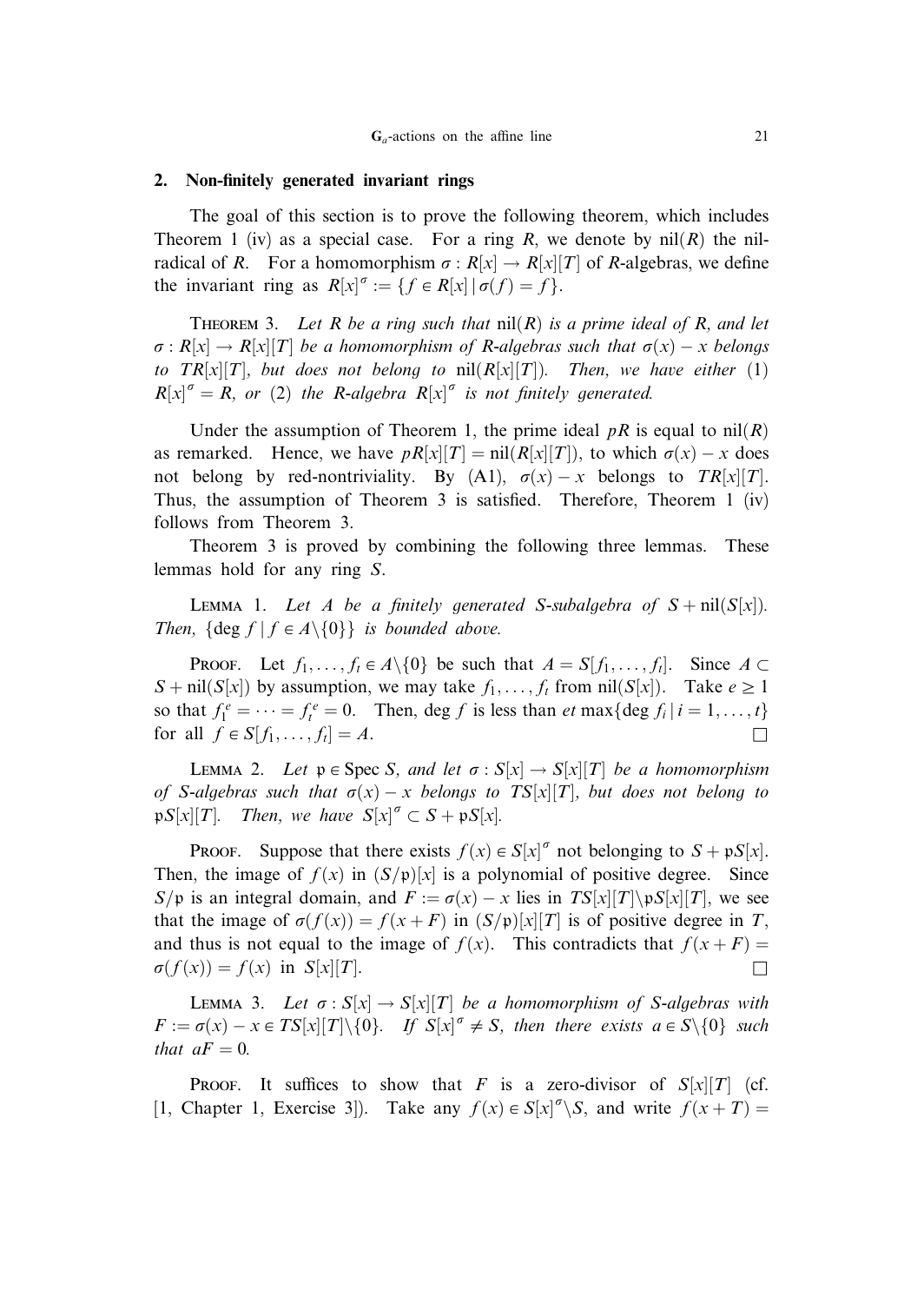$f(x) + \sum_{i=1}^{d} f_i T^i$ , where  $d := \deg f(x)$  and  $f_i \in S[x]$ . Then,  $f_d$  is nonzero, since  $f_d$  is the leading coefficient of  $f(x)$ . Hence,  $I := \{i | f_i \neq 0\}$  is not empty. Let  $l := \min I$ . Then, we have  $f(x) = \sigma(f(x)) = f(x+F) = f(x) +$  $\sum_{i=1}^{d} f_i F^i$ . It follows that  $g(x, T) F^i = \sum_{i=1}^{d} f_i F^i = 0$ , where  $g(x, T) :=$ <br> $\sum_{i=1}^{d-1} f_i F^i$ . Since  $F \in TS[x][T]$  by assumption we see that  $g(x, 0) = f \neq 0$ .  $\int_{i=0}^{d-l} f_{i+l} F^i$ . Since  $F \in TS[x][T]$  by assumption, we see that  $g(x, 0) = f_l \neq 0$ . Thus, we get  $q(x, T) \neq 0$ . Therefore, F is a zero-divisor of  $S[x][T]$ .

We remark that, in Lemma 3,  $ax^{l}$  belongs to  $S[x]^{\sigma}$  for each  $l \ge 1$ , since  $a(x+F)^{l} = ax^{l}$ . Hence,  $\{\deg f \mid f \in S[x]^{\sigma} \setminus \{0\}\}\$ is not bounded above.

PROOF (of Theorem 3). Assume that (1) does not hold. Then, by the remark above,  $\{\deg f | f \in R[x]^{\sigma} \setminus \{0\}\}\$ is not bounded above. Noting nil $(R)R[x]$  $= \text{nil}(R[x])$  and  $\text{nil}(R)R[x][T] = \text{nil}(R[x][T])$ , we have  $R[x]^\sigma \subset R + \text{nil}(R[x])$  by Lemma 2. Therefore, we get  $(2)$  by Lemma 1.

Finally, we give some examples of  $G_a$ -actions whose invariant rings are not finitely generated. In the following examples,  $a$  and  $b$  denote variables.

The first one is an example of Theorem 1.

EXAMPLE 1. Set  $R := \mathbb{Z}[a,b]/(p^e, p^2ab, p^3b)$ , where p is a prime number, and  $e \geq 3$ . First, we check that R satisfies the assumptions of Theorem 1. It is easy to see that char  $R = p^e$ , and pR is a prime ideal of R. To show  $(p^2R : pR) = pR$ , it suffices to check that  $pr \in p^2R$  implies  $r \in pR$  for  $r \in R$ . Take  $f \in \mathbb{Z}[a, b]$  such that  $\bar{f} = r$ . Since  $pr \in p^2R$ , there exists  $g \in \mathbb{Z}[a, b]$  such that  $pf - p^2g \in (p^e, p^2ab, p^3b)$ . This implies  $f \in p\mathbb{Z}[a, b]$ , and so  $r = \overline{f} \in pR$ .

Now, we define a  $G_a$ -action  $\sigma$  on  $R[x]$  by  $\sigma(x) = x + aT$ . Then,  $\sigma$  is rednontrivial, and  $\sigma(p^2bx) = p^2b(x+aT) = p^2bx$ . Hence, we have  $R[x]^{\sigma} \neq R$ . Therefore, the R-algebra  $R[x]^\sigma$  is not finitely generated by Theorem 1 (iv).

Next, we give an example of Theorem 3 in the case char  $R = 0$ .

EXAMPLE 2. Set  $R := \mathbb{Z}[a, b]/(a^2, ab)$ . Then, we have char  $R = 0$ , and nil $(R) = aR \in \text{Spec } R$ . We define a  $G_a$ -action  $\sigma$  on  $R[x]$  by  $\sigma(x) = x + bT$ . Since  $\sigma(ax) = a(x + b) = ax$ , we have  $R[x]^\sigma \neq R$ . Therefore,  $R[x]^\sigma$  is not finitely generated by Theorem 3.

In the following example,  $\sigma(x) - x$  belongs to nil $(R[x][T])$ .

EXAMPLE 3. Let S be a subring of a **Q**-algebra. Then,  $R := S[a]/(a^e)$  is also a subring of a Q-algebra, where  $e \geq 2$ . We define a  $G_a$ -action  $\sigma$  on  $R[x]$ by  $\sigma(x) = x + a^{e-1}T$ . Then, we claim that  $R[x]^\sigma = R + aR[x]$ . In fact, for  $f(x) \in R[x]$ , we have  $f(x + a^{e-1}T) = f(x) + a^{e-1}T df/dx$ , in which  $a^{e-1} df/dx$  $= 0$  if and only if  $f(x) \in R + aR[x]$ . By Lemma 1, the R-algebra  $R + aR[x]$  is not finitely generated.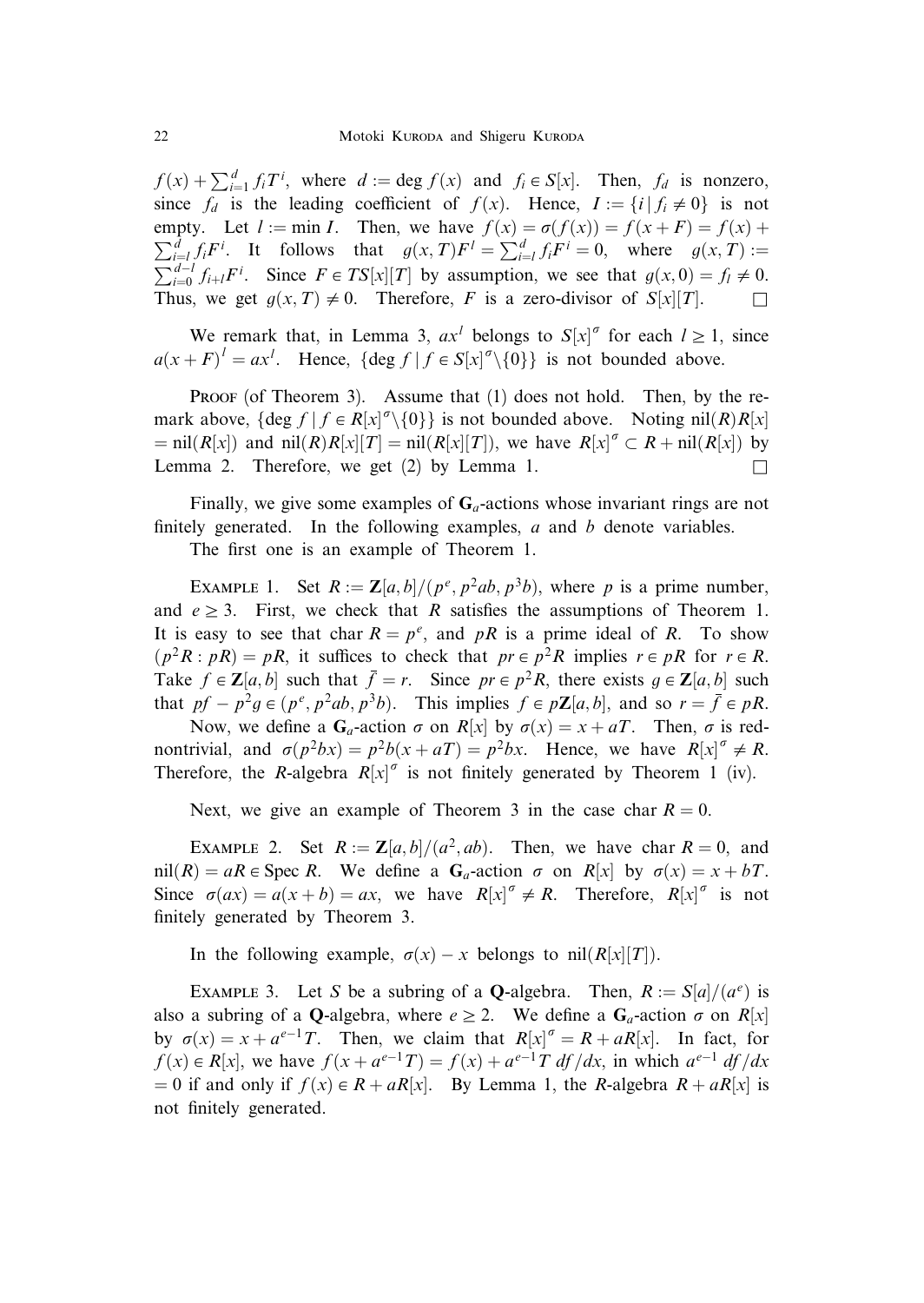In Example 3, if we replace S with a ring with  $m := \text{char } S > 0$ , then  $R[x]^\sigma$ contains  $R[x^m]$ , since  $dx^m/dx = 0$ . Hence,  $R[x]$  is integral over  $R[x]^\sigma$ . If R is noetherian, this implies that the R-algebra  $R[x]^\sigma$  is finitely generated (cf. [1, Proposition 7.8]).

### 3. Red-nontrivial  $G_a$ -actions on the affine lines

In this section, we prove (i) and (ii) of Theorem 1, and Corollary 1.

LEMMA 4. Let K be a field. Then, for any  $f(T) \in K[T]\backslash K$ , we have

$$
K[f(T), U] \cap K[T, f(U)] = K[f(T), f(U)].
$$

**PROOF.** Set  $d := \deg f(T)$  and  $B := K[f(T), f(U)]$ . Since K is a field, we may assume that  $f(T)$  is monic. Then,  $A[T] = \bigoplus_{i=0}^{d-1} A[f(T)]T^i$  holds for any ring A. Hence, we have  $K[T, f(U)] = \bigoplus_{i=0}^{d-1} BT^i$ ,  $K[f(T), U] =$  $\bigoplus_{j=0}^{d-1} BU^j$  and

$$
K[T, U] = \bigoplus_{i=0}^d K[f(T), U]T^i = \bigoplus_{i=0}^d \bigoplus_{j=0}^d BT^i U^j.
$$

This implies that  $K[f(T), U] \cap K[T, f(U)] = B.$ 

Let R be any ring, and  $\sigma$  a  $G_a$ -action on  $R[x]$ . Then,  $F(x, T) := \sigma(x) - x$ belongs to  $TR[x][T]$  by (A1). By (A2), we have  $\sigma(x) + F(\sigma(x), U) = x +$  $F(x, T + U)$ , which is equivalent to

$$
F(x + F(x, T), U) = F(x, T + U) - F(x, T). \tag{3.1}
$$

The following lemma is well known.

LEMMA 5. If R is an integral domain, then we have  $F(x, T) \in R[T]$ , and so  $F(x, T + U) = F(x, T) + F(x, U)$  by (3.1). This implies  $F(x, T) \in RT$  when char  $R = 0$ , and  $F(x, T) \in \sum_{i \geq 0} RT^{p^i}$  when  $p := \text{char } R > 0$ .

PROOF. It suffices to verify  $F(x, T) \in R[T]$  (see Lemma 8 for the last statement). Set  $\delta := \deg_T F(x, T)$ . Then, as a polynomial in T and U, the right-hand side of (3.1) is of total degree  $\delta$ . Suppose that  $F(x, T) \notin R[T]$ . Let  $l \geq 1$  be such that the coefficient of  $T^l$  in  $F(x, T)$  is of x-degree  $m \geq 1$ . Then, since R is an integral domain, the monomial  $x^T T^{\delta m} U^T$  appears in the lefthand side of (3.1) for some  $t \geq 0$ , which is absurd.

Now, let R be as in Theorem 1, and assume that  $\sigma$  is red-nontrivial. Write  $F(x,T) = \sum_{i,j} \alpha_{i,j} x^{i} T^{j}$ , where  $\alpha_{i,j} \in R$ . Let  $I_0$ ,  $I_1$ , and  $I_2$  be the sets of  $(i, j)$  such that  $\alpha_{i,j} \notin pR$ ,  $\alpha_{i,j} \in pR \backslash p^2R$ , and  $\alpha_{i,j} \in p^2R$ , respectively.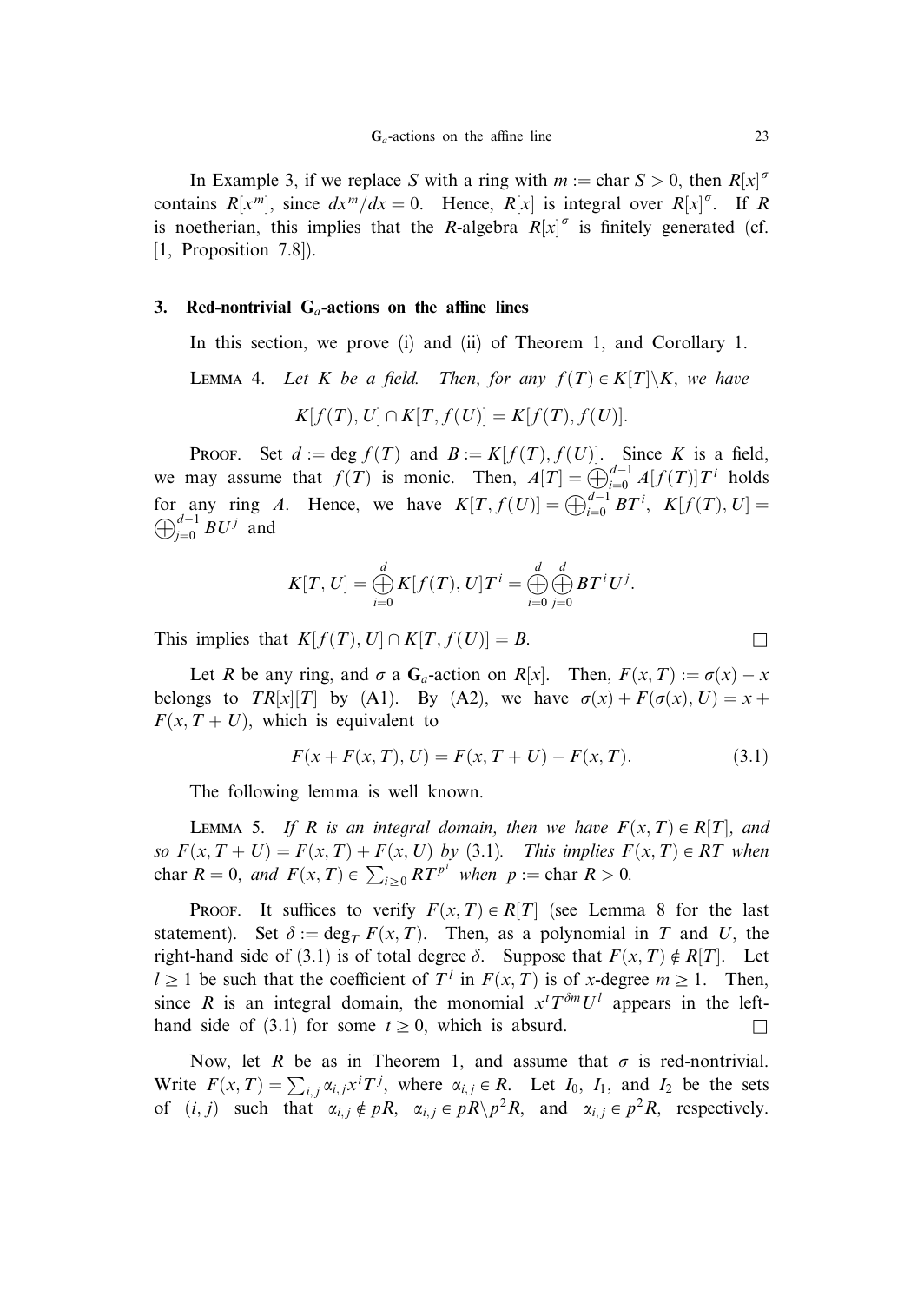For  $l = 0, 1, 2$ , take  $f_l(x, T) \in TR[x][T]$  so that  $\sum_{(i,j) \in I_l} \alpha_{i,j} x^i T^j = p^l f_l(x, T)$ .<br>Then, we have  $F(x, T) = \sum_{l=0}^2 p^l f_l(x, T)$ . For  $l = 0, 1$ , the coefficient of each monomial appearing in  $f_l(x,T)$  does not belong to  $pR\setminus\{0\}$ . Moreover, we have  $f_0(x,T) \neq 0$  by red-nontriviality.

Since  $R/pR$  is an integral domain of characteristic p, the image of  $F(x, T)$ in  $(R/pR)[x][T]$  belongs to  $\sum_{i\geq 0} (R/pR)T^{p^i}$  by Lemma 5. Since  $\alpha_{i,j} \notin pR$ for each  $(i, j) \in I_0$ , it follows that  $f_0(x, T)$  belongs to  $\sum_{i \geq 0} RT^{p^i}$ . So, we write

$$
f(T) := f_0(x, T) = \sum_{i=0}^{d} a_i T^{p^i},
$$
\n(3.2)

where  $d \ge 0$ , and  $a_0, \ldots, a_d \in (R \backslash pR) \cup \{0\}$  with  $a_d \ne 0$ .

**PROOF** (of Theorem 1 (i)). Our goal is to show that  $d = 0$ . By (3.1), we have

$$
F(x, T + U) - F(x, T) - F(x, U)
$$
  
=  $F(x + F(x, T), U) - F(x, U)$   

$$
= pf_1(x + f(T), U) - pf_1(x, U) \qquad (mod \ p^2 R[x][T, U]), \qquad (3.3)
$$

since  $f_0(x,T)$  is independent of x. Set  $q_l := (T+U)^l - T^l - U^l$  for each  $l \geq 1$ . Then,  $q_l$  belongs to pR[T, U] whenever l is a power of p. Hence, we have

$$
f(T+U) - f(T) - f(U) = \sum_{i=0}^{d} a_i q_{p^i} = pg(T, U)
$$
 (3.4)

for some symmetric polynomial  $g(T, U) \in R[T, U]$ .

Now, suppose that  $d \geq 1$ . If we regard  $q_{p^d}$  as an element of  $\mathbb{Z}[T, U]$ , then the coefficient  $\begin{pmatrix} p^d \\ p^{d-1} \end{pmatrix}$ bose that  $u \ge 1$ . If we regard  $q_{p^d}$  as an element of  $\mathbb{Z}[I, C]$ , then<br>  $\begin{pmatrix} p^{d} \\ p^{d-1} \end{pmatrix}$  of the monomial  $M := T^{p^{d-1}} U^{p^d - p^{d-1}}$  in  $q_{p^d}$  has the form pu for some  $u \in \mathbb{Z}_{p} \setminus p\mathbb{Z}$ . Since the coefficient of M in (3.4) is pua<sub>d</sub>, we may take  $g(T, U)$  so that the coefficient of M in  $g(T, U)$  is ua<sub>d</sub>. We note that ua<sub>d</sub> lies in  $R\backslash pR$ , since  $u \in (\mathbf{Z}/p^e\mathbf{Z})^* \subset R^*$  and  $a_d \in R\backslash pR$ . To obtain a contradiction, we first investigate the structure of  $q(T, U)$ .

By (3.4), the left-hand side of (3.3) is congruent to  $p(q(T, U) + p(T))$  $f_1(x, T + U) - f_1(x, T) - f_1(x, U)$  modulo  $p^2 R[x][T, U]$ . Since  $(p^2 R : pR)$  $pR$  by assumption, it follows that

$$
g(T, U) + f_1(x, T + U) - f_1(x, T) - f_1(x, U)
$$
  
\n
$$
\equiv f_1(x + f(T), U) - f_1(x, U) \quad (\text{mod } pR[x][T, U]). \quad (3.5)
$$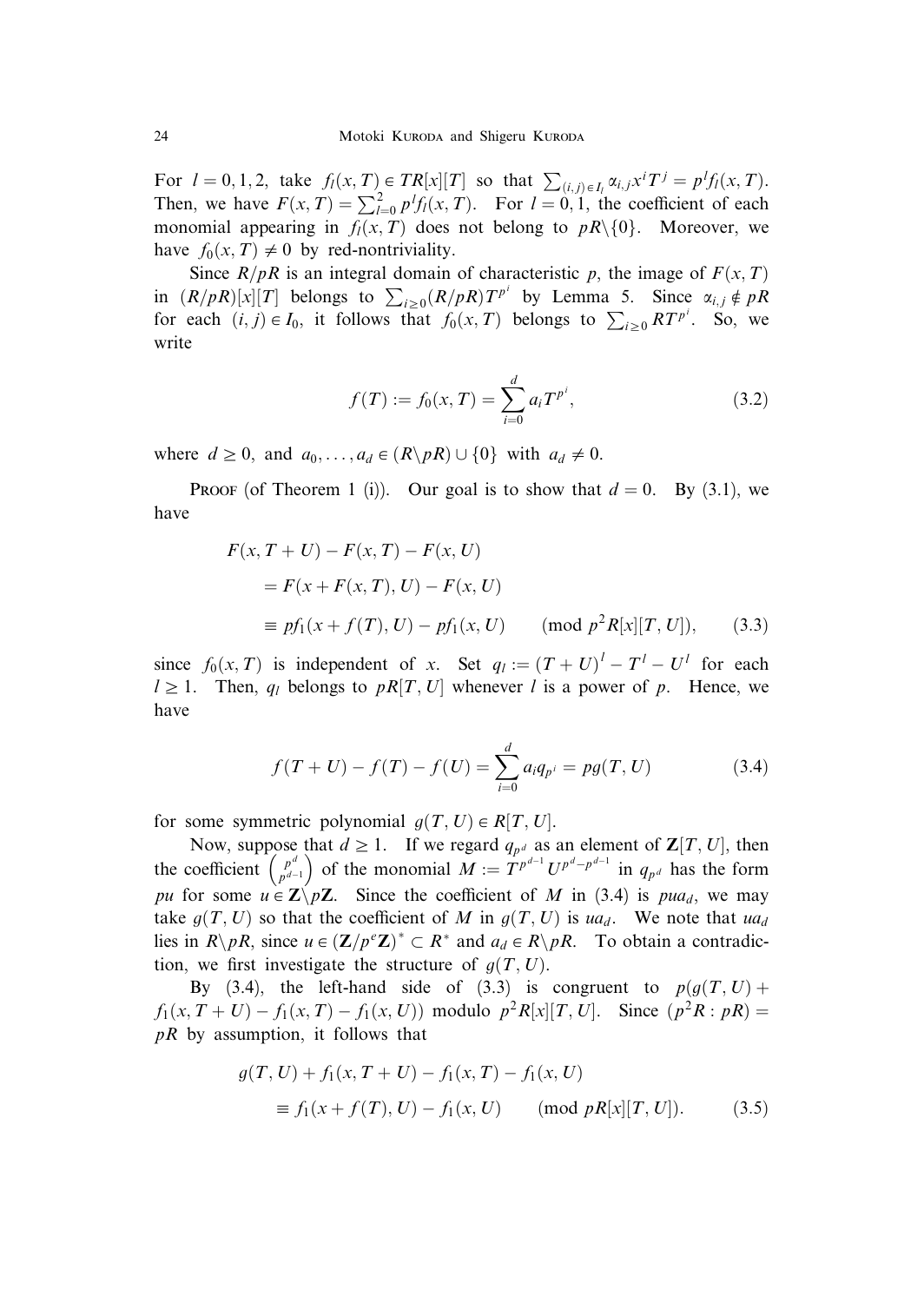In the rest of the proof,  $f(T)$ ,  $g(T, U)$ ,  $f_1(x, T)$  and  $q_1$  denote their images in  $(R/pR)[x][T, U]$ . Write

$$
f_1(x,T) = \sum_{i \ge 0} h_i(T)x^i, \quad \text{where } h_i(T) \in T(R/pR)[T],
$$

and set

$$
h(T, U) := h_0(T + U) - h_0(T) - h_0(U) = f_1(0, T + U) - f_1(0, T) - f_1(0, U).
$$

Then, from (3.5) with  $x = 0$ , we get

$$
P := g(T, U) + h(T, U) = f_1(f(T), U) - f_1(0, U) = \sum_{i \ge 1} h_i(U) f(T)^i.
$$
 (3.6)

Let K be the field of fractions of  $R/pR$ . Then, P belongs to  $K[f(T), U]$ . Since  $P = q(T, U) + h(T, U)$  is a symmetric polynomial, P also belongs to  $K[T, f(U)]$ . Thus, P belongs to  $K[f(T), f(U)]$  by Lemma 4.

Set  $P_i := f(T + U)^i - f(T)^i - f(U)^i$  for each  $i \ge 1$ . Since char  $K = p$ , we have  $f(T+U) = f(T) + f(U)$  by (3.2) (cf. Section 4.1). Hence,  $P_i$ belongs to  $K[f(T), f(U)]$ . Since  $f(T)^i \in a_d^i T^{ip^d} + \sum_{j=i}^{ip^d-1} KT^j$  by (3.2), we also have  $P_i \in a_d^i q_{ip^d} + \sum_{j=i}^{ip^d-1} Kq_j$ .

Now, choose  $P' \in \sum_{i \geq 1} KP_i$  so that the total degree  $\mu$  of

$$
P - P' = g(T, U) + h(T, U) - P'
$$
\n(3.7)

is minimal. Note that P' lies in  $\sum_{i\geq 1} Kq_i$  and  $K[f(T), f(U)]$ . We show that  $\mu \leq p^d$  by contradiction. Suppose that  $\mu > p^d$ . Then, since deg  $g(T, U) \leq$ deg  $f(T) = p<sup>d</sup>$  by (3.4), the highest homogeneous part H of  $P - P'$  is equal to that of  $h(T, U) - P'$ . We claim that  $h(T, U) - P' \in \sum_{i \ge 1} Kq_i$  and  $P - P' \in$  $K[f(T), f(U)]$ , since  $h(T, U) \in \sum_{i \geq 1} Kq_i$  by construction, and  $P \in K[f(T)]$ ,  $f(U)$  as mentioned. Because  $q_i$  is either zero or a homogeneous polynomial of degree *i* for each *i*, it follows that  $H = sq_\mu$  for some  $s \in K^*$ . Since  $f(T)$ and  $f(U)$  are of degree  $p^d$ , we can write  $\mu = \deg(P - P') = \mu' p^d$ , where  $\mu' \ge 2$ . Then,  $sa_d^{-\mu'}P_{\mu'}$  belongs to  $sq_{\mu} + \sum_{j < \mu} Kq_j = H + \sum_{j < \mu} Kq_j$ . Hence, we get deg( $P - P' - sa_d^{-\mu'} P_{\mu'}$ )  $\lt \mu$ . This contradicts the minimality of  $\mu$ , proving  $\mu \leq p^d$ . Therefore, noting  $P - P' \in K[f(T), f(U)]$ , we can write  $P - P' =$  $\alpha f(T) + \beta f(U) + \gamma$ , where  $\alpha, \beta, \gamma \in K$ . Then, (3.7) gives that

$$
g(T, U) = \alpha f(T) + \beta f(U) + \gamma + P' - h(T, U). \tag{3.8}
$$

As mentioned before, the monomial M appears in  $g(T, U)$  with coefficient  $ua_d \in K^*$ . Clearly, M does not appear in  $\alpha f(T) + \beta f(U) + \gamma$ . Since  $q_{p^d}$  is zero in K[T, U], and no monomial of degree  $p^d$  appears in  $p_l$  for  $l \neq p^d$ , we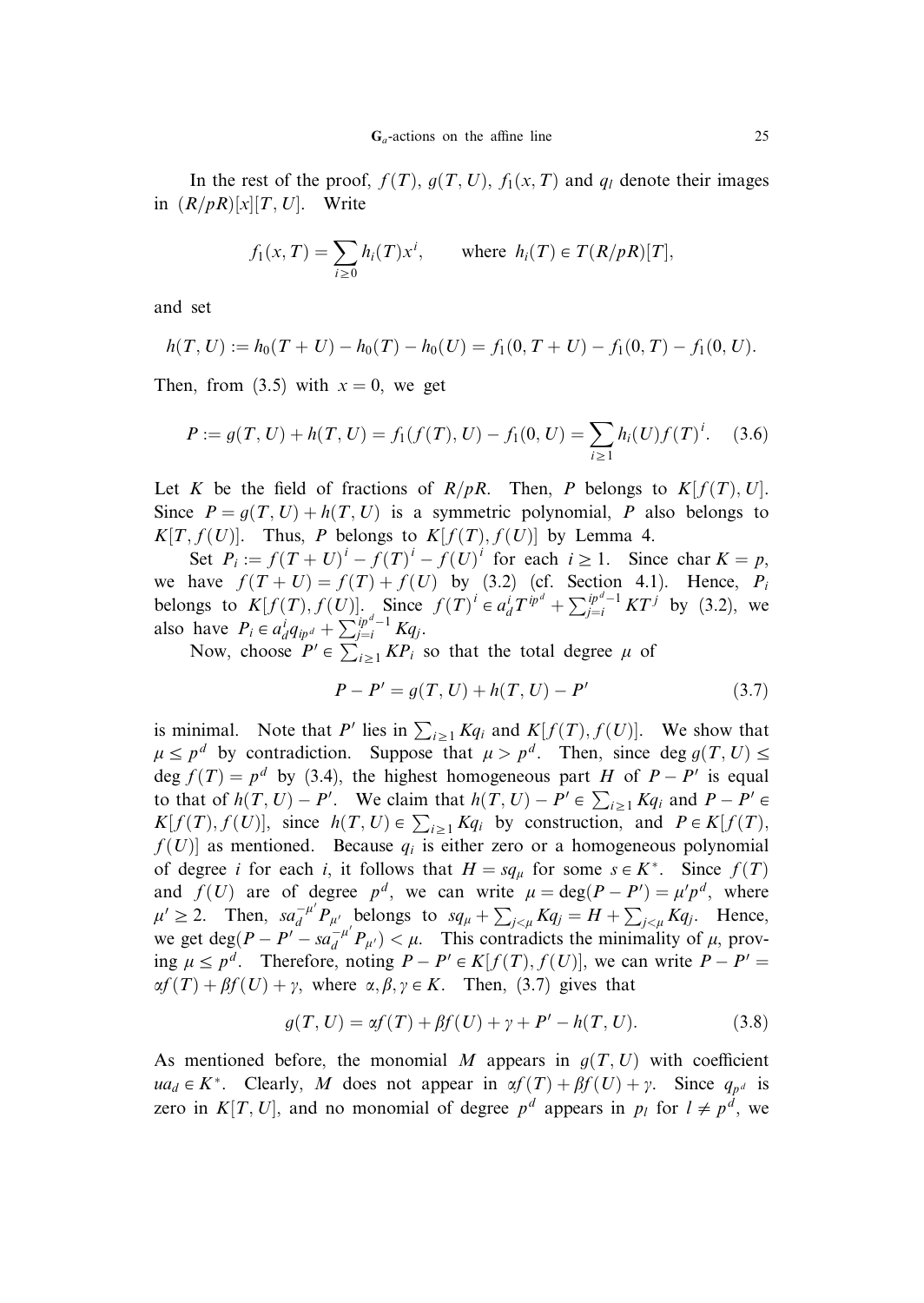see that M does not appear in  $P' - h(T, U) \in \sum_{l \geq 1} K q_l$ . Therefore, M does not appear in the right-hand side of  $(3.8)$ . This is a contradiction.

Our next goal is to prove Theorem 1 (ii). Let S be any ring. Recall that  $y = \sum_{i\geq 0} b_i x^i \in S[x]$  satisfies  $S[y] = S[x]$  if and only if  $b_1 \in S^*$  and  $b_i \in \text{nil}(S)$ for all  $i \ge 2$  (cf. Remark after Lemma 5 of [12]). Hence, if q is an element of nil $(S)$ , then  $S[y] = S[x]$  holds for each  $y \in S^*x + qS[x]$ .

LEMMA 6. Let  $\sigma$  be a  $G_a$ -action on  $S[x]$  such that  $\sigma(x) \in x + T + qS[x][T]$ for some  $q \in \text{nil}(S)$ . Then, there exists  $y \in x + qS[x]$  such that  $\sigma(y) = y + T$ .

Proof. Suppose that the assertion is false. Then, we can find the greatest  $l \in \mathbb{Z}$  for which there exists  $y \in x + qS[x]$  such that  $\sigma(y) \in y + T +$  $q^{l}S[x][T]$ , since  $q \in \text{nil}(S)$ . Since  $\sigma(x) \in x + T + qS[x][T]$  by assumption, we have  $l \ge 1$ . Take  $y \in x + qS[x]$  and  $g \in S[x][T]$  such that  $\sigma(y) = y + T + q^l g$ . We write  $g = g(y, T)$ , since  $S[y] = S[x]$  as remarked. Then, (A2) yields

$$
\sigma(y) + U + q^l g(\sigma(y), U) = y + (T + U) + q^l g(y, T + U). \tag{3.9}
$$

Since  $l \geq 1$ , we have  $q^l g(\sigma(y), U) \equiv q^l g(y + T, U)$  modulo  $\mathfrak{a} := q^{l+1} S[x][T, U]$ . Hence, (3.9) gives that

$$
q^{l}g(y,T) + q^{l}g(y+T,U) \equiv q^{l}g(y,T+U) \quad (\text{mod } \mathfrak{a}).
$$

Set  $g_1(y) := g(0, y)$ . Then, this congruence, with  $U \mapsto T$ ,  $T \mapsto y$  and  $y \mapsto 0$ , gives that

$$
q^{l}g_{1}(y) + q^{l}g(y, T) \equiv q^{l}g_{1}(y + T) \quad (\text{mod } \mathfrak{a}). \tag{3.10}
$$

Now, set  $z := y - q^l g_1(y) \in x + qS[x]$ . Then, we have

$$
\sigma(z) = \sigma(y) - q^l g_1(\sigma(y)) \equiv (y + T + q^l g(y, T)) - q^l g_1(y + T)
$$

$$
\equiv y + T - q^l g_1(y) = z + T \pmod{\mathfrak{a}}
$$

by (3.10). Hence,  $\sigma(z) - z - T$  belongs to  $\alpha \cap S[x][T] = q^{l+1}S[x][T]$ . This contradicts the maximality of *l*.

**PROOF** (of Theorem 1 (ii)). Let  $a \in R \backslash pR$  be as in Theorem 1 (i), and set  $z := a^{-1}x \in R_a[x]$ . Then,  $\sigma(z)$  belongs to  $z + T + pR_a[x][T]$ . Since  $p \in \text{nil}(R)$ , we know by Lemma 6 that  $\sigma(y) = y + T$  for some  $y \in z + pR_a[z] \subset (R_a)^*x +$  $pR_a[x]$ . This y satisfies  $R_a[y] = R_a[x]$  as remarked above.

Finally, we derive Corollary 1 from Theorem 1.

LEMMA 7. If R is a ring such that char  $R = p^e$  with  $e \geq 2$ , and pR is a maximal ideal of R, then R is a zero-dimensional noetherian local ring, and  $(p^2R : pR) = pR$ .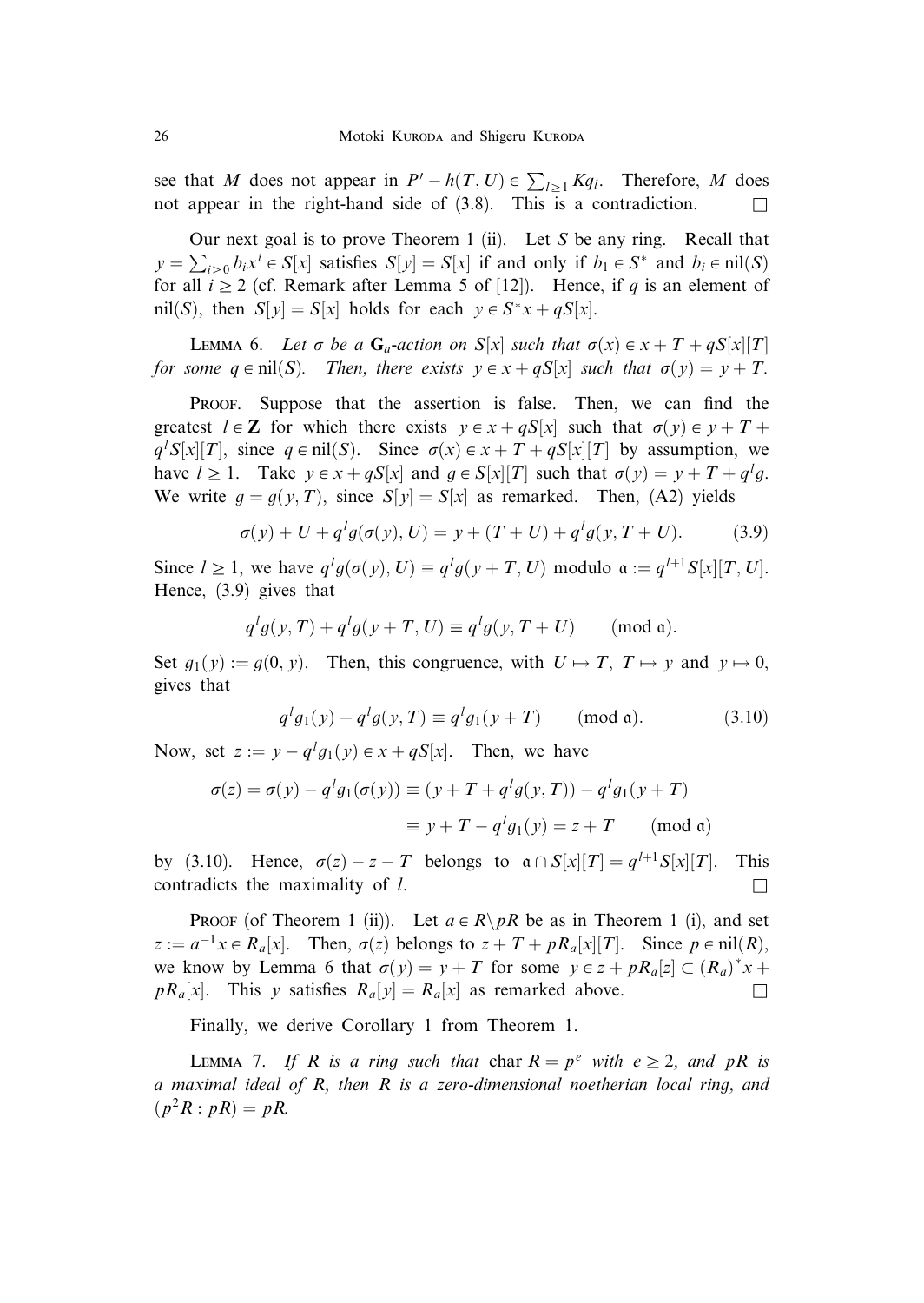**PROOF.** Note that  $pR \subset \text{nil}(R)$ . Since pR is a maximal ideal of R by assumption, and every prime ideal of R contains  $nil(R)$ , we see that pR is the unique prime ideal of  $R$ . Hence,  $R$  is a zero-dimensional local ring. The set of ideals of R is  $\{p^d R \mid 0 \le d < e\}$ , since each  $r \in R \setminus \{0\}$  has the form  $r = p^d s$  for some  $0 \le d < e$  and  $s \in R \backslash pR = R^*$ . Hence, R is noetherian. If  $(p^2R : pR) \neq pR$ , then  $pr = p^2s$  holds for some  $r \in R \backslash pR = R^*$  and  $s \in R$ . Since  $r - ps \in R^*$  and  $p(r - ps) = pr - p^2s = 0$ , we get  $p = 0$ . This contradicts  $e \geq 2$ .

PROOF (of Corollary 1). By Lemma 7,  $R$  satisfies the assumption of Theorem 1. Moreover, since R is a local ring with maximal ideal  $pR$ , we have  $R_a = R$  for every  $a \in R \backslash pR = R^*$ . Therefore, the assertion follows from (ii) and (iii) of Theorem 1.

#### 4. Theory of red-trivial  $G_a$ -actions

Sections 4 through 8 are devoted to the study of red-trivial  $G_a$ -actions. In this section, we overview our main results.

Let R be any ring, and A any R-algebra. For an A-module  $M$ , an R-linear map  $D: A \to M$  is called an R-derivation if  $D(ab) = bD(a) + aD(b)$ holds for each  $a, b \in A$ . The A-module consisting of all R-derivations  $A \to M$ is denoted by  $Der_R(A, M)$ . For each A-submodule M' of M, we regard  $Der_R(A, M')$  as an A-submodule of  $Der_R(A, M)$  in a natural way. We write  $Der_R A := Der_R(A, A)$ , where the scalar multiplication of  $M = A$  is the ring multiplication, and call  $D \in \text{Der}_R A$  an *R-derivation of A*. We remark that  $\delta_1^{\sigma}$  is an *R*-derivation of *A* for any analytic **G**<sub>a</sub>-action  $\sigma$  on *A*, since  $(ab + \delta_1^{\sigma}(ab)T + \cdots) = (a + \delta_1^{\sigma}(a)T + \cdots)(b + \delta_1^{\sigma}(b)T + \cdots)$  for each  $a, b \in A$ .

Now, assume that char  $R = p^e$ . Let  $RT_R(A)$  (resp.  $RT'_R(A)$ ) be the set of red-trivial, algebraic (resp. analytic)  $G_a$ -actions on A over R. We define an equivalence relation on  $RT_R(A)$  (resp.  $RT'_R(A)$ ) by  $\sigma \sim \tau$  if  $\delta_1^{\sigma} = \delta_1^{\tau}$  for  $\sigma, \tau \in$  $RT_R(A)$  (resp.  $\sigma, \tau \in RT'_R(A)$ ), and denote by  $[\sigma]$  (resp.  $[\sigma]'$ ) the equivalence class of  $\sigma \in RT_R(A)$  (resp.  $\sigma \in RT'_R(A)$ ). Note that

$$
\mathsf{RT}_R(A)_1 := \{ \delta_1^\sigma \mid \sigma \in \mathsf{RT}_R(A) \} \quad \text{and} \quad \mathsf{RT}'_R(A)_1 := \{ \delta_1^\sigma \mid \sigma \in \mathsf{RT}'_R(A) \}
$$

are subsets of  $Der_R(A, pA)$ , which are regarded as the quotient spaces of  $RT_R(A)$  and  $RT'_R(A)$ , respectively. Our first task is to describe  $[\sigma]$  and  $[\tau]'$  for  $\sigma \in RT_R(A)$  and  $\tau \in RT_R'(A)$ . By definition, we have  $[\sigma] = [\sigma]' \cap RT_R(A)$  for each  $\sigma \in RT_R(A)$ .

**4.1.** Additive polynomials and power series. Let  $f(T) = \sum_{i \geq 0} a_i T^i \in A[[T]],$ where  $a_i \in A$ . We say that  $f(T)$  is *additive* if  $f(T+U) = f(T) + f(U)$ , or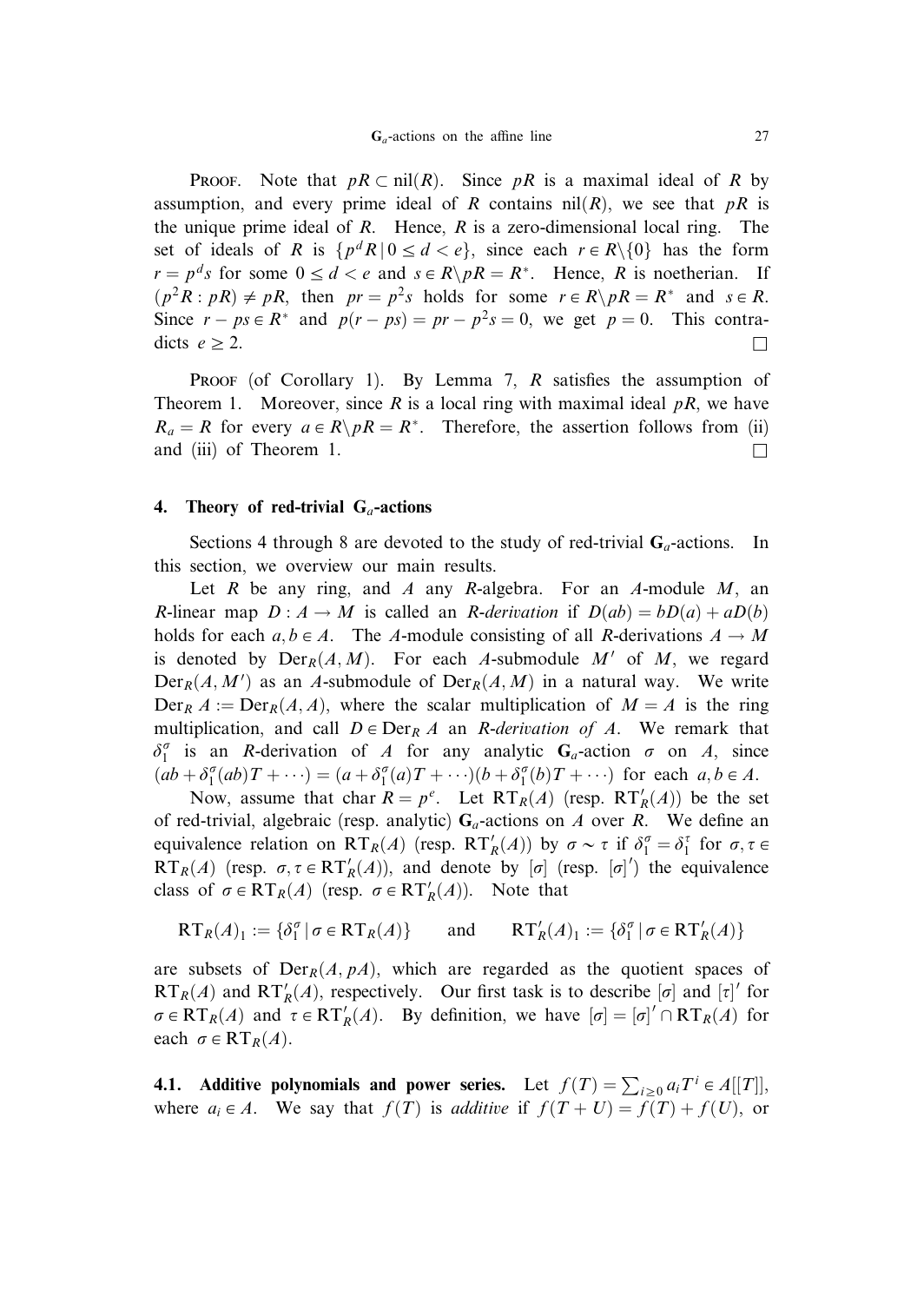equivalently  $a_i(T+U)^i = a_iT^i + a_iU^i$  for all  $i \ge 0$ . Clearly, aT is additive for any  $a \in A$ . If char  $A = p$ , then  $aT^{p^k}$  is also additive for any  $a \in A$  and  $k \geq 0$ . In fact, the following lemma holds for any ring A (cf. [7, Lemma 2.3]).

**LEMMA** 8. For an integer  $l \geq 2$  and  $a \in A \setminus \{0\}$ , we have  $a(T + U)^{l} =$  $a(T^{l} + U^{l})$  if and only if there exist  $d \geq 1$  and a prime number q such that  $l = q^d$  and  $\{m \in \mathbb{Z} \mid ma = 0\} = q\mathbb{Z}$ .

Note that, for a prime number q and  $a \in A \setminus \{0\}$ , we have  $\{m \in \mathbb{Z} \mid \mathbb{Z}\}$  $ma = 0$  = qZ if and only if  $qa = 0$ , since  ${m \in \mathbb{Z} \mid ma = 0}$  is a proper ideal of Z.

We denote by  $A[[T]]^{(p)}$  (resp.  $A[[T]]^{(p)}$ ) the set of  $f \in A[[T]]$  of the form  $f = \sum_{i\geq 0} b_i T^{p^i}$  (resp.  $f = \sum_{i\geq 1} b_i T^{p^i}$ ) for some  $b_i \in A$ . We set  $A[T]^{(p)}$  :=  $A[[T]]^{(p)} \cap A[T]$  and  $A[T]^{(p)}_+ := A[[T]]^{(p)}_+ \cap A[T]$ . Elements of  $A[T]^{(p)}$  are often called p-polynomials.

Let M be an A-module, and  $m \in M$ . Then, for each  $D \in \text{Der}_R A$ , the map  $Dm : A \ni a \mapsto D(a)m \in M$  is an R-derivation. If D is an A-submodule of  $Der_R A$ , then  $\mathcal{D}m := \{Dm | D \in \mathcal{D}\}\$ is an A-submodule of  $Der_R(A, M)$ . In this notation, for each  $a \in A$ , the A-module  $Der_R(A, aA[[T]]^{(p)})$  is the direct product of  $Der_R(A, aA)T^{p^i}$  for  $i \ge 0$ . If the R-algebra A is finitely generated, then  $Der_R(A, aA[T]^{(p)})$  is the direct sum of  $Der_R(A, aA)T^{p^i}$  for  $i \ge 0$ .

**4.2. Equivalence classes.** Let R be any ring with char  $R = p^e$ , and A any R-algebra. Let M be the set of  $\Delta \in \text{Der}_R(A, A[[T]])$  such that  $p\Delta = 0$ . We define

$$
\mathscr{D}' := \text{Der}_R(A, pA[[T]]^{(p)}) \cap \mathcal{M}, \qquad \mathscr{D}'_+ := \text{Der}_R(A, pA[[T]]^{(p)}_+) \cap \mathcal{M},
$$
  

$$
\mathscr{D} := \text{Der}_R(A, pA[T]^{(p)}) \cap \mathcal{M}, \qquad \mathscr{D}_+ := \text{Der}_R(A, pA[T]^{(p)}_+) \cap \mathcal{M}.
$$

REMARK 2. (i) For each  $\Delta \in \mathcal{D}'$  and  $a \in A$ , we have  $p\Delta(a) = 0$  and  $\Delta(a) \in A[[T]]^{(p)}$ . Hence,  $\Delta(a)$  is additive by Lemma 8.

(ii) Since char  $R = p^e$  and  $e \ge 2$ , we see that  $\mathcal{D}' \supset \text{Der}_R(A)$ ;  $p^{e-1}A[[T]]^{(p)}$ ). If  $e=2$ , then we have  $\mathscr{D}' = \text{Der}_R(A, pA[[T]]^{(p)})$ . Similar statements hold for  $\mathscr{D}'_+$ ,  $\mathscr{D}$  and  $\mathscr{D}_+$ .

Let Hom<sub>R</sub> $(A, A[[T]])$  be the R-module consisting of all R-linear maps  $A \rightarrow$  $A[[T]]$ . Then,  $RT'_{R}(A)$  and  $Der_{R}(A, A[[T]])$  are contained in  $Hom_{R}(A, A[[T]])$ . For each  $S, S' \subset \text{Hom}_R(A, A[[T]])$  and  $\psi \in \text{Hom}_R(A, A[[T]])$ , we define

$$
\mathcal{S} + \mathcal{S}' := \{ \phi + \phi' \mid \phi \in \mathcal{S}, \, \phi' \in \mathcal{S}' \} \qquad \text{and} \qquad \psi + \mathcal{S} := \{ \psi + \phi \mid \phi \in \mathcal{S} \}.
$$

We prove the following theorem in Section 5.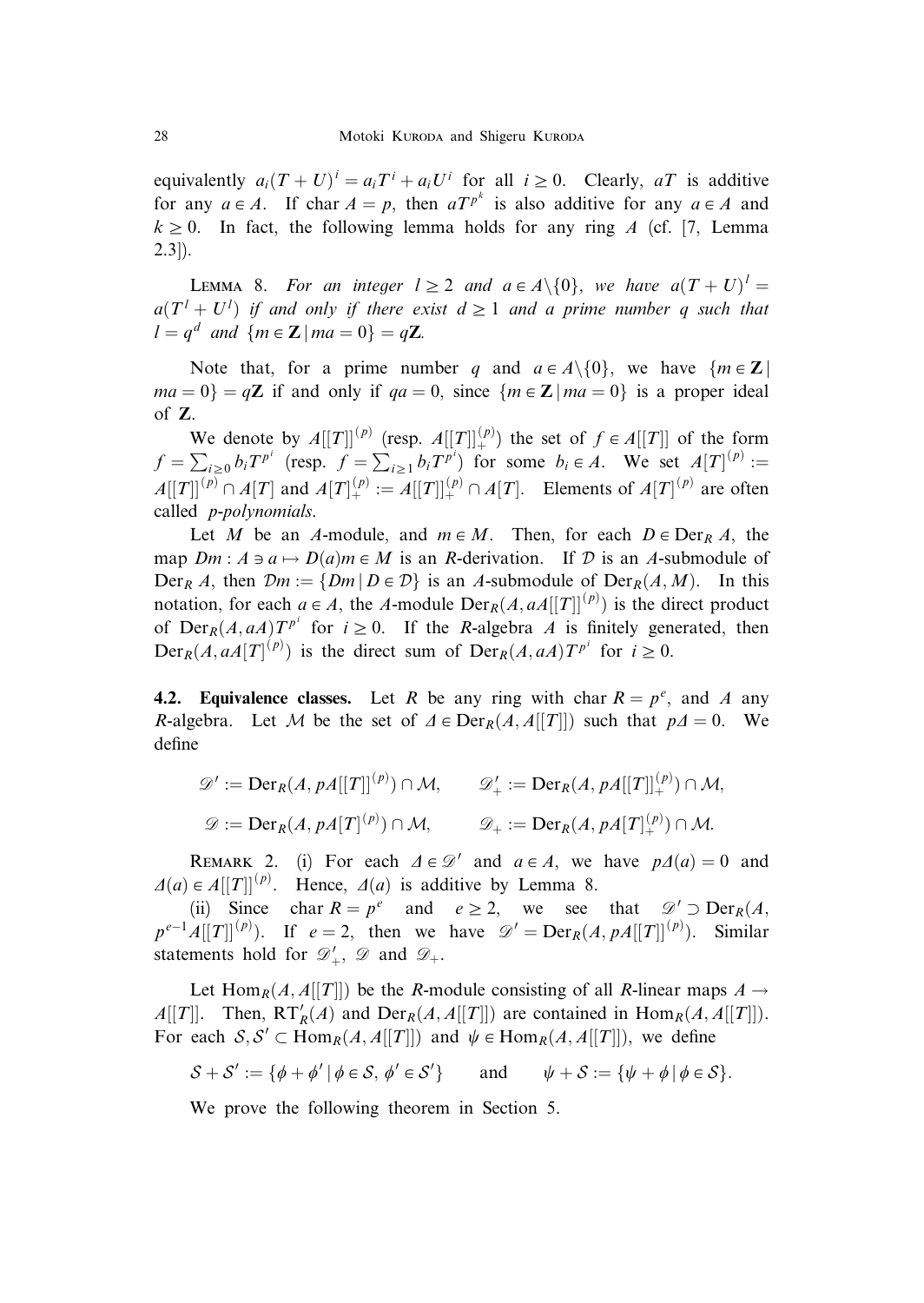THEOREM 4. Let R be any ring with char  $R = p^e$ , and A any R-algebra with  $\text{Ann}_A(p) = \text{Ann}_R(p)A$ . Then, the following assertions hold.

- (i) We have  $RT'_{R}(A) + \mathcal{D}' \subset RT'_{R}(A)$  and  $RT_{R}(A) + \mathcal{D} \subset RT_{R}(A)$ .
- (ii) We have  $[\sigma]' = \sigma + \mathcal{D}'_+$  for each  $\sigma \in RT'_R(A)$ .
- (iii) We have  $|\sigma| = \sigma + \mathcal{D}_+$  for each  $\sigma \in RT_R(A)$ .

The following corollary is a consequence of Theorem 4, where  $i$  is the trivial  $\mathbf{G}_a$ -action on A.

COROLLARY 2. Let R and A be as in Theorem 4. If  $e = 2$ , then we have  $RT'_{R}(A)_{1} = RT_{R}(A)_{1} = Der_{R}(A, pA), RT'_{R}(A) = i + \mathcal{D}'$  and  $RT_{R}(A) = i + \mathcal{D}$ .

**Proof.** By Theorem 4 (i), we have  $i + \mathcal{D}' \subset RT'_R(A)$  and  $i + \mathcal{D} \subset$  $RT_R(A)$ . Moreover, since  $e = 2$ , we know by Remark 2 (ii) that

$$
\mathscr{D}' = \mathrm{Der}_R(A, pA)T + \mathscr{D}'_+ \quad \text{and} \quad \mathscr{D} = \mathrm{Der}_R(A, pA)T + \mathscr{D}_+.
$$

Hence, we get  $RT'_{R}(A)_{1} = RT_{R}(A)_{1} = Der_{R}(A, pA)$ . Thus,  $i + \mathcal{D}'$  and  $i + \mathcal{D}$ contain systems of representatives for the equivalence relations on  $RT'_{R}(A)$  and  $RT<sub>R</sub>(A)$ , respectively. Thanks to (ii) and (iii) of Theorem 4, this implies that  $\mathbf{RT}'_R(A) = i + \mathcal{D}'$  and  $\mathbf{RT}_R(A) = i + \mathcal{D}$ .

In the following, we consider the case where  $A$  is the polynomial ring  $R[x] = R[x_1, \ldots, x_n].$ 

REMARK 3. (i)  $Ann_{R[x]}(s) = Ann_R(s)R[x]$  holds for each  $s \in R$ , since  $f \in R[x]$  satisfies  $sf = 0$  if and only if all the coefficients of f belongs to Ann<sub>R</sub>(s). Therefore, the conclusion of Theorem 4 holds for  $A = R[x]$ .

(ii) For each  $a \in R[x]$ , we have a  $\text{Der}_R R[x] \subset \text{Der}_R(R[x], aR[x])$ . If  $\delta$  is in Der $_R(R[x], aR[x])$ , then  $\delta = \sum_{i=1}^n \delta(x_i)\partial/\partial x_i = a \sum_{i=1}^n f_i\partial/\partial x_i \in a$  Der $_R R[x]$ , where we write  $\delta(x_i) = af_i$  with  $f_i \in R[x]$ . Hence, we get  $Der_R(R[x], aR[x])$ a Der<sub>R</sub>  $R[x]$ .

(iii) We have

$$
RT_R(R[x])_1 \subset RT'_R(R[x])_1 \subset \text{Der}_R(R[x], pR[x]) = p \text{ Der}_R R[x].
$$

4.3. Lifts and restrictions. Let S be a ring in which  $p$  is not a zero-divisor nor a unit. Then, S is of characteristic zero, and  $R := S/p<sup>e</sup>S$  is of characteristic  $p^e$ . For each  $f \in S[x]$ , we denote by  $\bar{f}$  the image of f in R[x].

LEMMA 9. Let  $R = S/p^eS$  be as above, and let  $1 \le v \le u \le e$ . Then,  $p^{\nu}a \in p^{\mu}R$  implies  $a \in p^{\mu-\nu}R$  for  $a \in R$ . Hence, we have  $(p^{\mu}R : p^{\nu}R) = p^{\mu-\nu}R$ .

**PROOF.** Take  $\alpha \in S$  with  $\overline{\alpha} = a$ . If  $p^v a \in p^u R$ , then  $p^v \alpha - p^u \beta \in p^e S$  for some  $\beta \in S$ . Since  $1 \le v \le u \le e$ , and p is not a zero-divisor of S, it follows that  $\alpha \in p^{u-v}\beta + p^{e-v}S \subset p^{u-v}S$ . Therefore, we have  $a \in p^{u-v}R$ .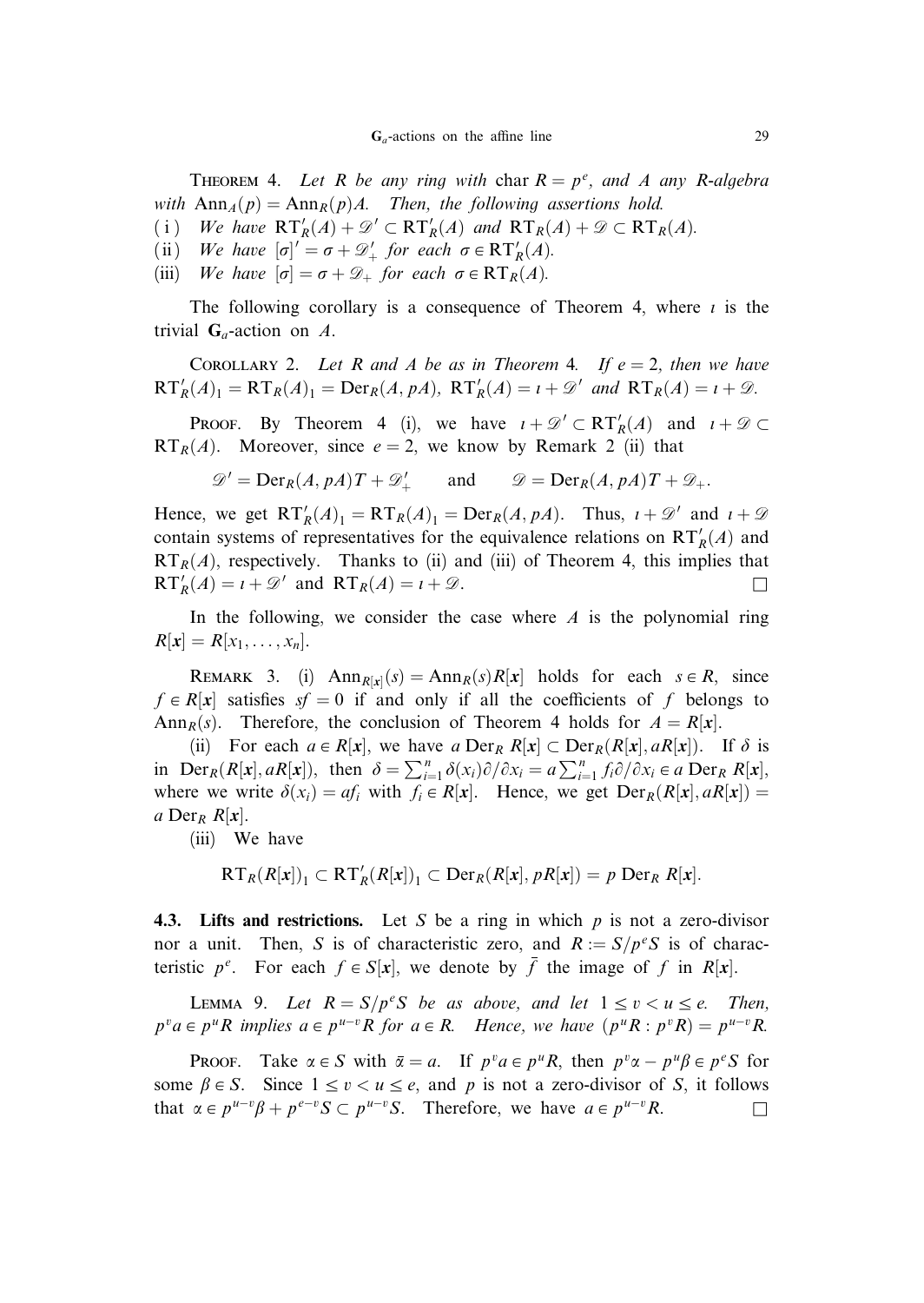Using Lemma 9 for  $u = e$  and  $v = 1$ , we get  $Ann_R(p) = p^{e-1}R$ . This implies that  $\text{Ann}_{R[x][T]}(p) = p^{e-1}R[x][T]]$ . Since  $\Delta \in \text{Der}_R(R[x], R[x][T]])$  satisfies  $p\Delta = 0$  if and only if  $\Delta(R[x]) \subset \text{Ann}_{R[x][T][p]}(p)$ , we know that  $\mathcal{M} =$  $Der_R(R[x], p^{e-1}R[x][T]]$ . Then, the following proposition is readily verified.

**PROPOSITION 1.** Let  $R = S/p^eS$  be as above and  $A = R[x]$ . Then, we have

$$
\mathscr{D}' = \text{Der}_{R}(R[x], p^{e-1}R[x][[T]]^{(p)}), \qquad \mathscr{D}'_{+} = \text{Der}_{R}(R[x], p^{e-1}R[x][[T]]^{(p)}_{+}),
$$
  

$$
\mathscr{D} = \text{Der}_{R}(R[x], p^{e-1}R[x][T]^{(p)}), \qquad \mathscr{D}_{+} = \text{Der}_{R}(R[x], p^{e-1}R[x][T]^{(p)}_{+}).
$$

For each  $\delta \in \text{Der}_R R[x]$ , there exist  $g_1, \ldots, g_n \in S[x]$  such that  $\overline{g_i} = \delta(x_i)$ for  $i = 1, ..., n$ . Then,  $D := \sum_{i=1}^{n} g_i \partial/\partial x_i \in \text{Der}_S S[x]$  satisfies  $\overline{D(f)} = \delta(\overline{f})$  for each  $f \in S[x]$ . We call D a lift of  $\delta$ . Lifts of  $\delta$  are not uniquely determined by  $\delta$ . However, if  $\delta$  lies in p Der<sub>R</sub> R[x], then any lift of  $\delta$  lies in p Der<sub>S</sub> S[x], since  $\overline{f} \in pR[x]$  implies  $f \in pS[x]$  for any  $f \in S[x]$ .

In the rest of Section 4, we consider the case  $R = S/p^eS$ , where

S is a subring of a **Q**-algebra with 
$$
p \notin S^*
$$
. (4.1)

In this case, no element of  $\mathbb{Z}\setminus\{0\}$  is a zero-divisor of S. Let  $S_{\mathcal{U}_0}$  and  $S_{\mathcal{U}_1}$ be the localizations of S by the multiplicatively closed sets  $U_0 := \mathbb{Z}\setminus\{0\}$  and  $U_1 := \mathbf{Z} \setminus p\mathbf{Z}$ , respectively. Then, we have  $S \subset S_{U_1} \subset S_{U_0}$  and  $\mathbf{Q} \subset S_{U_0}$ . Let  $\tau$  be an analytic  $G_a$ -action on  $S_{\mathcal{U}_0}[x]$  over  $S_{\mathcal{U}_0}$ . We say that  $\tau$  restricts to  $S_{\mathcal{U}_1}[\mathbf{x}]$  if  $\tau(S_{\mathcal{U}_1}[\mathbf{x}]) \subset S_{\mathcal{U}_1}[\mathbf{x}][[T]]$ , or equivalently  $\delta_l^{\tau}(x_i) \in S_{\mathcal{U}_1}[\mathbf{x}]$  for each  $l \geq 1$ and  $i = 1, \ldots, n$ . When this is the case,  $\tau$  induces an analytic  $G_a$ -action  $\sigma$  on  $(S_{\mathcal{U}_1}/p^e S_{\mathcal{U}_1})[x] \simeq R[x].$ 

REMARK 4. For  $\sigma$  and  $\tau$  as above, the following statements hold.

- (i)  $\sigma$  is red-trivial if  $\delta_l^{\tau}(x_i) \in pS_{\mathcal{U}_1}[x]$  for all  $l \ge 1$  and  $i = 1, ..., n$ .
- (ii)  $\sigma$  is an algebraic  $G_a$ -action if there exists  $N > 0$  as follows: For any  $l \geq N$  and  $i = 1, ..., n$ , we have  $\delta_l^{\tau}(x_i) \in p^e S_{\mathcal{U}_1}[x]$ .

**4.4.** Exponential actions. In the case  $Q \subset R$ , the following fact is well known (cf. [10, §27]): For each  $\delta \in \text{Der}_R A$ , an analytic  $G_a$ -action exp  $T\delta$  on A is defined by

$$
\exp T\delta : A \ni a \mapsto \sum_{l \geq 0} \frac{\delta^l(a)}{l!} T^l \in A[[T]].
$$

Conversely, every analytic  $G_a$ -action  $\sigma$  on A is equal to exp  $T\delta_1^{\sigma}$ . Thus,  $\sigma$  is uniquely determined by  $\delta_1^{\sigma}$ , and  $A^{\sigma} = \ker \delta_1^{\sigma}$ . We note that, for  $\delta \in \text{Der}_R R[x]$ , the  $G_a$ -action exp T $\delta$  is algebraic if and only if  $\delta$  is locally nilpotent, i.e., for each  $a \in A$ , there exists  $l \geq 0$  such that  $\delta^l(a) = 0$ .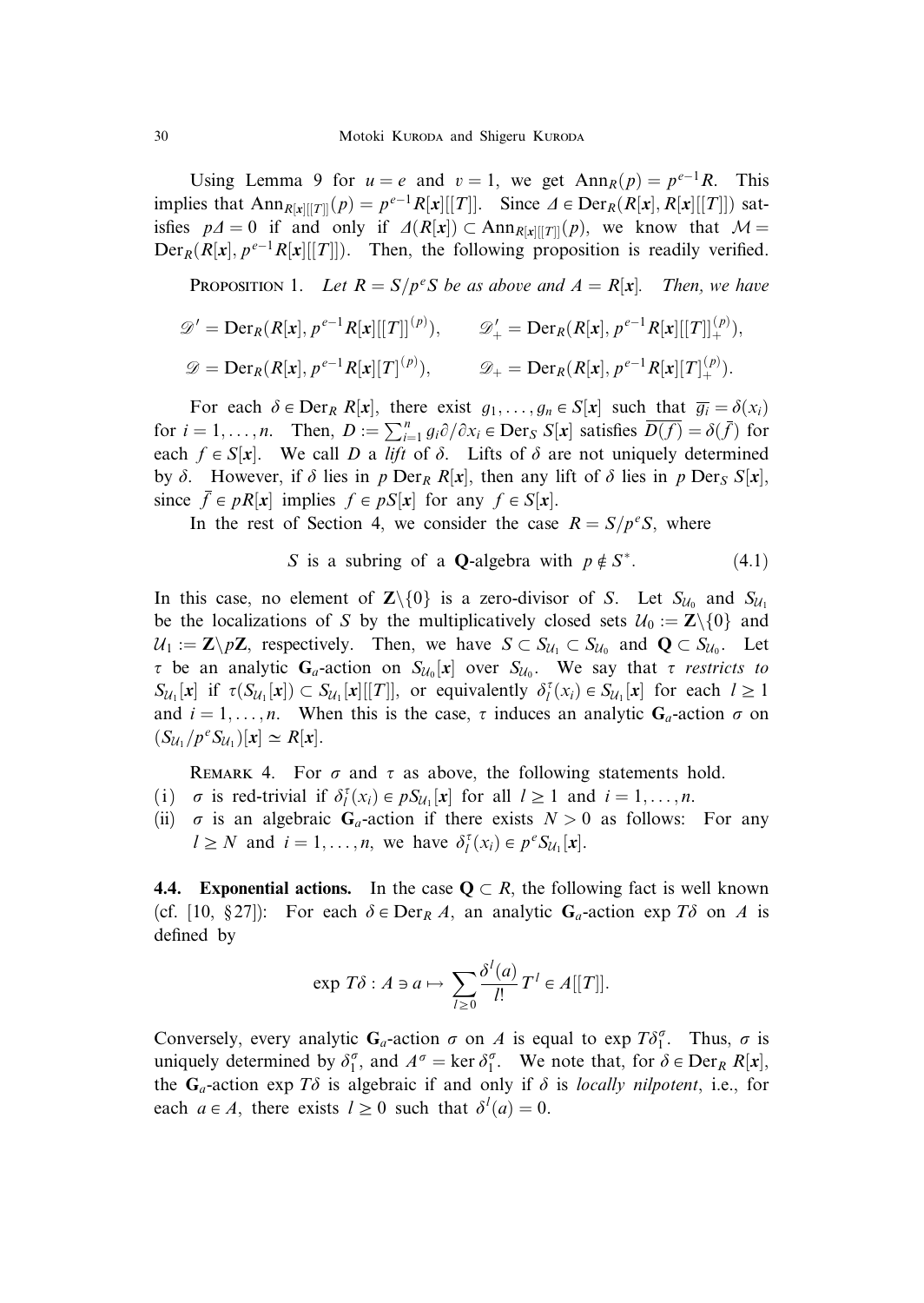Now, let  $R = S/p^eS$  be as in (4.1). Since  $S_{U_0}$  contains **Q**, each  $D \in$ Der<sub>S</sub> S[x] induces the analytic G<sub>a</sub>-action exp TD on S<sub>U<sub>0</sub>[x], where we extend D</sub> to an  $S_{\mathcal{U}_0}$ -derivation of  $S_{\mathcal{U}_0}[x]$  in a natural way.

We prove the following theorem in Section 6.

**THEOREM** 5. Let  $R = S/p^eS$ , where S is a subring of a **Q**-algebra with  $p \notin S^*$ . Then, the following assertions hold for each  $\delta \in p \operatorname{Der}_R R[x]$ .

- (i) For any lift  $D \in \text{Der}_S S[x]$  of  $\delta$ , the analytic  $G_a$ -action  $\exp TD$  on  $S_{\mathcal{U}_0}[x]$ restricts to  $S_{\mathcal{U}_1}[x]$ , and induces a red-trivial, analytic  $G_a$ -action  $\varepsilon$  on  $R[x]$ such that  $\delta_1^{\varepsilon} = \delta$ .
- (ii)  $\varepsilon$  is uniquely determined by  $\delta$ , and independent of the choice of the lift D of  $\delta$ .
- (iii) We have ker  $\delta = R[x]^{k}$ .
- (iv) If one of the following holds, then  $\varepsilon$  is an algebraic  $G_a$ -action on  $R[x]$ : (a)  $p \geq 3$ .
	- (b) At least one of the lifts of  $\delta$  is locally nilpotent.
	- (c) At least one of the tifts of  $\sigma$  is locally happent.<br>
	(c)  $p = 2$ , and there exists  $r \in \sqrt{2S}$  such that  $\delta \in 2\bar{r}$  Der<sub>R</sub> R[x].
	- (d)  $p = 2$  and  $\delta \in 2\mathcal{D}_R$ .

Here, for a ring T, we define  $T[x^2] := T[x_1^2, \ldots, x_n^2]$  and

$$
\mathcal{D}_T := \{ D \in \text{Der}_T T[x] \mid D(x_i) \in T[x^2] + 2T[x] \text{ for } i = 1, ..., n \}.
$$

We note that  $\phi(T[\mathbf{x}^2] + 2T[\mathbf{x}]) = T[\mathbf{x}^2] + 2T[\mathbf{x}]$  holds for any automorphism  $\phi$  of the T-algebra T[x]. Hence, the definition of  $\mathcal{D}_T$  is independent of the system  $x_1, \ldots, x_n$  of variables of  $T[x]$ .

We call the  $G_a$ -action  $\varepsilon$  defined in Theorem 5 the *exponential action* of  $\delta$ , and write  $\overline{\exp} T\delta := \varepsilon$ . By Theorem 5 (i), we have  $RT'_{R}(R[x])_1 = p \operatorname{Der}_R R[x]$ , and  $\{\overline{\exp T\delta} \mid \delta \in p \operatorname{Der}_R R[x]\}$  is a system of representatives for the equivalence relation on  $RT'_{R}(R[x])$ . Thus, we know by Theorem 4 (ii) that

$$
\Phi: p \text{ Der}_R R[x] \times \mathcal{D}'_+ \ni (\delta, \Delta) \mapsto \overline{\exp} T\delta + \Delta \in \mathrm{RT}'_R(R[x]) \tag{4.2}
$$

is bijective. For each  $(\delta, \Delta) \in p \text{ Der}_R R[x] \times \mathcal{D}'_+,$  we have  $\Phi((\delta, \Delta)) \sim \overline{\exp} T\delta$ , so we get  $\delta_1^{\Phi((\delta, \Delta))} = \delta_1^{\overline{\exp} T\delta} = \delta$  by Theorem 5 (i).

We also have the following consequence of Theorems 4 and 5.

COROLLARY 3. Let  $R = S/p^eS$  be as in (4.1). (i) Set  $\sigma := \Phi((\delta, \Delta))$  for  $(\delta, \Delta) \in p \operatorname{Der}_R R[x] \times \mathcal{D}'_+$ . Then, we have

$$
R[x]^{\sigma} = R[x]^{\overline{\exp} T\delta} \cap \ker \Delta = \ker \delta \cap \ker \Delta. \tag{4.3}
$$

If R is noetherian, then the R-algebra  $R[x]$ <sup> $\sigma$ </sup> is finitely generated.

- (ii) If  $p \geq 3$ , then we have  $\Phi(p \operatorname{Der}_R R[x] \times \mathcal{D}_+) = RT_R(R[x])$ .
- (iii) If  $p = 2$ , then we have  $\Phi(2\mathcal{D}_R \times \mathcal{D}_+) \subset RT_R(R[x])$ .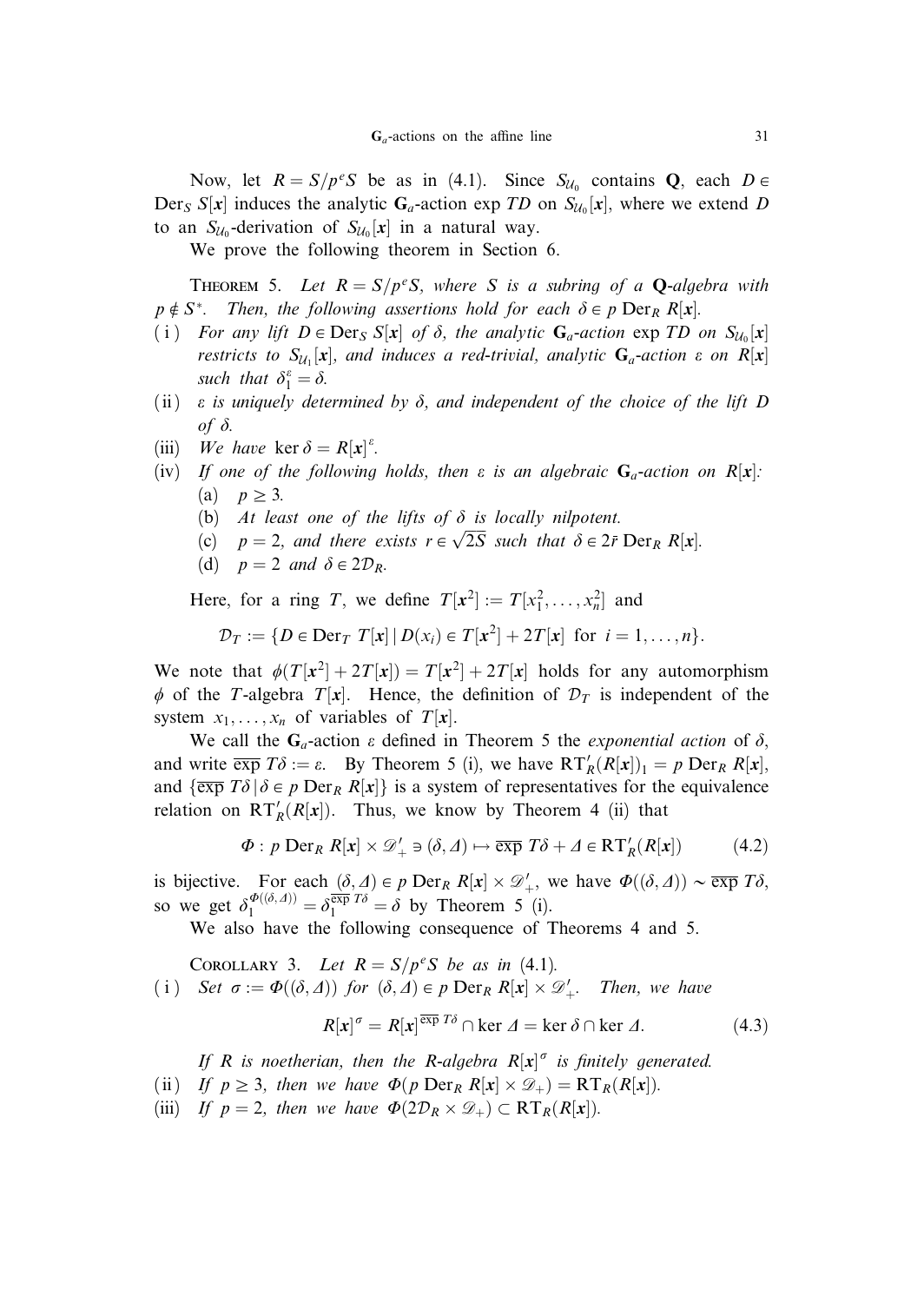**PROOF.** (i) First, we prove (4.3). Set  $\varepsilon := \overline{\exp T\delta}$ . Since  $\sigma = \varepsilon + \Delta$ , we see that  $f \in R[x]^{\varepsilon} \cap \text{ker } \Delta$  implies  $\sigma(f) = \varepsilon(f) + \Delta(f) = f$ , and so  $f \in R[x]^{\sigma}$ . For the reverse inclusion, note that  $\delta_1^{\sigma} = \delta$ , and ker  $\delta = R[x]^{e}$  by Theorem 5 (iii). Hence, we have  $R[x]^\sigma = \bigcap_{i \geq 1} \ker \delta_i^\sigma \subset \ker \delta_1^\sigma = R[x]^\varepsilon$ . Thus,  $f \in R[x]^\sigma$ implies  $\sigma(f) = f = \varepsilon(f)$ , and so  $\overline{A}(f) = \sigma(f) - \varepsilon(f) = 0$ . Therefore,  $R[x]^\sigma$  is contained in  $R[x]^{\epsilon} \cap \text{ker } \Delta$ , proving the first equality. Since  $R[x]^{\epsilon} = \text{ker } \delta$ , the second equality is clear.

Since char  $R = p^e$ , and  $\delta$  and  $\Delta$  are derivations,  $f^{p^e}$  belongs to ker  $\delta \cap \ker \Delta = R[x]^\sigma$  for each  $f \in R[x]$ . Hence,  $R[x]$  is integral over  $R[x]^\sigma$ . This implies the second statement (cf. [1, Proposition 7.8]).

(ii) If  $p \geq 3$ , then we have  $\{\exp T\delta \, | \, \delta \in p \, \text{Der}_R R[x]\} \subset RT_R(R[x])$  by (a) of Theorem 5 (iv). Hence, by Theorem 5 (i), we see that  $RT_R(R[x])_1 =$ p Der<sub>R</sub> R[x], and  $\{\overline{\exp T\delta} | \delta \in p$  Der<sub>R</sub> R[x] is a system of representatives for the equivalence relation on  $RT_R(R[x])$ . Therefore, the assertion follows from Theorem 4 (iii).

(iii) Take any  $\delta \in 2\mathcal{D}_R$ . By (d) of Theorem 5 (iv),  $\overline{\exp T\delta}$  belongs to RT<sub>R</sub> $(R[x])$ . Hence, we have  $\Phi({\delta} \times \mathcal{D}_+) = \overline{\exp} T\delta + \mathcal{D}_+ = [\overline{\exp} T\delta] \subset$  $RT_R(R[x])$  by Theorem 4 (iii).

We have determined the structure of  $RT_R(R[x])$  when  $e = 2$  or  $p \geq 3$ (Corollaries 2 and 3 (ii)). When  $p = 2$ , we have

$$
2\mathcal{D}_R \subset \mathbf{RT}_R(R[\mathbf{x}])_1 \subset 2 \mathbf{Der}_R R[\mathbf{x}].
$$

We prove the following theorem in Section 7.

THEOREM 6. Let  $R = S/p^eS$  be as in (4.1). If  $p = 2$  and  $e \ge 3$ , then the following assertions hold.

- (i) We have  $RT_R(R[x])_1 \neq 2Der_R R[x]$ .
- (i) We have  $\frac{K_1 R(X[X_i]_1)}{2} \neq 2$ DEIR  $R[X_i]$ .<br>
(ii) If  $n \geq 2$  or  $\sqrt{2S} \neq 2S$ , then we have  $2\mathcal{D}_R \neq RT_R(R[X])_1$ .
- (ii) If  $n \ge 2$  or  $\sqrt{2S} \ne 2S$ , then we have  $2D_R \ne \mathbf{R} \cdot \mathbf{R} \cdot (\mathbf{R}[\mathbf{x}])_1$ , and so <br>(iii) If  $n = 1$  and  $\sqrt{2S} = 2S$ , then we have  $2D_R = \mathbf{R} \cdot \mathbf{T} \cdot (\mathbf{R}[\mathbf{x}])_1$ , and so  $\Phi(2\mathcal{D}_R \times \mathcal{D}_+) = RT_R(R[x]).$

# 5. Structure of red-trivial  $G_a$ -actions

The goal of this section is to prove Theorem 4.

**PROOF** (of Theorem 4 (i)). First, we prove  $RT'_{R}(A) + \mathcal{D}' \subset RT'_{R}(A)$ . Take any  $\sigma \in RT'_R(A)$  and  $\Delta \in \mathcal{D}'$ , and set  $\tau := \sigma + \Delta$ . Then,  $\tau : A \to A[[T]]$ is R-linear, and satisfies  $\tau(1) = \sigma(1) + \Delta(1) = \sigma(1) = 1$ . By the choice of  $\Delta$ and  $\sigma$ , we have  $p\Delta(a) = 0$  and  $\Delta(a), \sigma(a) - a \in p\Delta[[T]]$  for each  $a \in A$ . Hence, for each  $a, b \in A$ , we get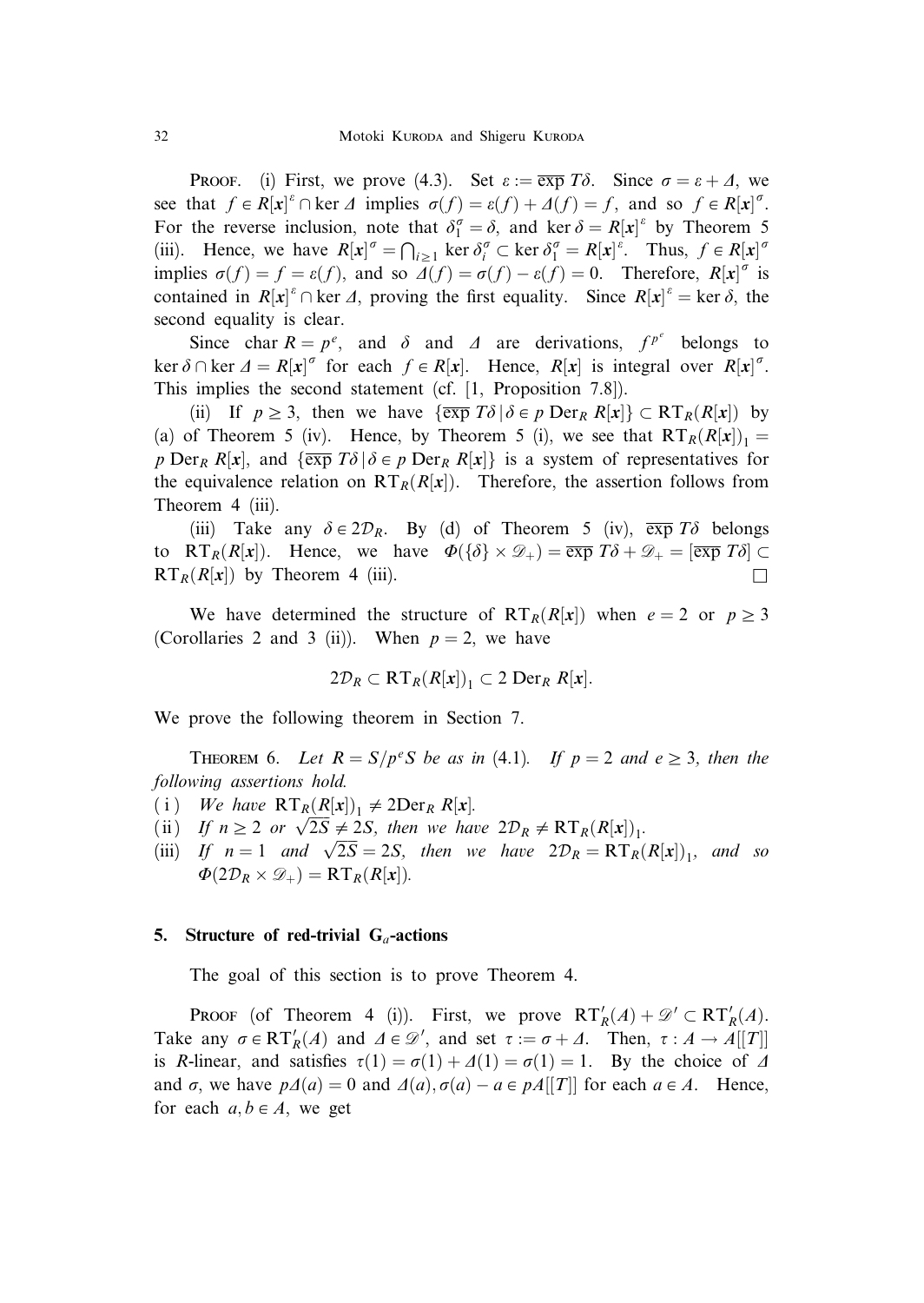$G_a$ -actions on the affine line 33

$$
\tau(a)\tau(b) = (\sigma(a) + \Delta(a))(\sigma(b) + \Delta(b))
$$
  
=  $\sigma(a)\sigma(b) + (a + (\sigma(a) - a))\Delta(b) + (b + (\sigma(b) - b))\Delta(a)$   
=  $\sigma(a)\sigma(b) + a\Delta(b) + b\Delta(a) = \sigma(ab) + \Delta(ab) = \tau(ab).$ 

Therefore,  $\tau$  is a homomorphism of *R*-algebras.

Fix any  $a \in A$ . Since  $\sigma(a) - a \in pTA[[T]]$  and  $\Delta(a) \in pA[[T]]^{(p)} \subset$  $pTA[[T]]$ , we have  $\tau(a) - a \in pTA[[T]]$ . This proves (A1) and the red-triviality for  $\tau$ . To check (A2), write  $f(T) := A(a) = \sum_{i \ge 1} b_i T^i$ , where  $b_i \in pA$ . Then, we have  $\tau(a) = a + \sum_{i \ge 1} \delta_i^{\sigma}(a) T^i + \sum_{i \ge 1} b_i T^i$ . We would like to show that

$$
\tau(a) + \sum_{i \ge 1} \tau(\delta_i^{\sigma}(a)) U^i + \sum_{l \ge 1} \tau(b_i) U^i = a + \sum_{i \ge 1} \delta_i^{\sigma}(a) (T + U)^i + f(T + U). \tag{5.1}
$$

From  $p\Delta = 0$ , we see that the following statements hold.

(i)  $\tau(pb) = p\tau(b) = p(\sigma(b) + \Delta(b)) = p\sigma(b) = \sigma(pb)$  for any  $b \in A$ .

(ii) For each  $i \geq 1$ , we have  $b_i \in \text{Ann}_A(p)$ . Since  $\text{Ann}_A(p) = \text{Ann}_R(p)A$ by assumption, we can write  $b_i = \sum_k r_{i,k} b_{i,k}$ , where  $r_{i,k} \in \text{Ann}_R(p)$  and  $b_{i,k} \in A$ .

Since  $\sigma$  is red-trivial by assumption,  $\delta_l^{\sigma}(A) \subset pA$  holds for each  $l \ge 1$ . Hence, we get  $\delta_l^{\sigma}(b_i) = \sum_k \sum_{l \ge 1} r_{i,k} \delta_l^{\sigma}(b_{i,k}) = 0$ . Therefore, we have

(iii)  $\sigma(b_i) = b_i + \sum_{l \geq 1} \delta_l^{\sigma}(b_i) T^l = b_i$  for each  $i \geq 1$ .

Now, since  $\delta_i^{\sigma}(a), b_i \in pA$ , we know by (i) and (iii) that  $\tau(\delta_i^{\sigma}(a)) = \sigma(\delta_i^{\sigma}(a))$ and  $\tau(b_i) = \sigma(b_i) = b_i$  for each i. Hence, the left-hand side of (5.1) is equal to

$$
\tau(a) + \sum_{i \ge 1} \sigma(\delta_i^{\sigma}(a)) U^i + \sum_{i \ge 1} b_i U^i = (\sigma(a) + f(T)) + \sum_{i \ge 1} \sigma(\delta_i^{\sigma}(a)) U^i + f(U)
$$
  
= 
$$
a + \sum_{i \ge 1} \delta_i^{\sigma}(a) (T + U)^i + f(T) + f(U),
$$

where the last equality is due to (A2) for  $\sigma$ . Since  $f(T)$  is additive by Remark 2 (i), this is equal to the right-hand side of (5.1).

Since  $RT_R(A) + \mathcal{D} \subset RT'_R(A) + \mathcal{D}' \subset RT'_R(A)$  as shown above, and  $\tau(A) \subset A[T]$  for each  $\tau \in RT_R(A) + \mathcal{D}$ , we see that  $RT_R(A) + \mathcal{D} \subset RT_R(A)$ .  $\Box$ 

The following lemma holds for any ring R, and any R-algebra A.

LEMMA 10. Let  $\sigma$  and  $\tau$  be analytic  $G_a$ -actions on A, and  $N \geq 1$  an integer such that  $\delta_i^{\sigma} = \delta_i^{\tau}$  for all  $0 \le i < N$ . Then, the following assertions hold. (i)  $\delta := \delta_N^{\sigma} - \delta_N^{\tau}$  belongs to Der<sub>R</sub> A.

- (ii)  $\delta(a)(T+U)^N = \delta(a)T^N + \delta(a)U^N$  holds for each  $a \in A$ .
- (iii) If  $\delta \neq 0$  and  $N \geq 2$ , then there exist a prime number q and  $d \geq 1$  such that  $N = q^d$  and  $q\delta = 0$ .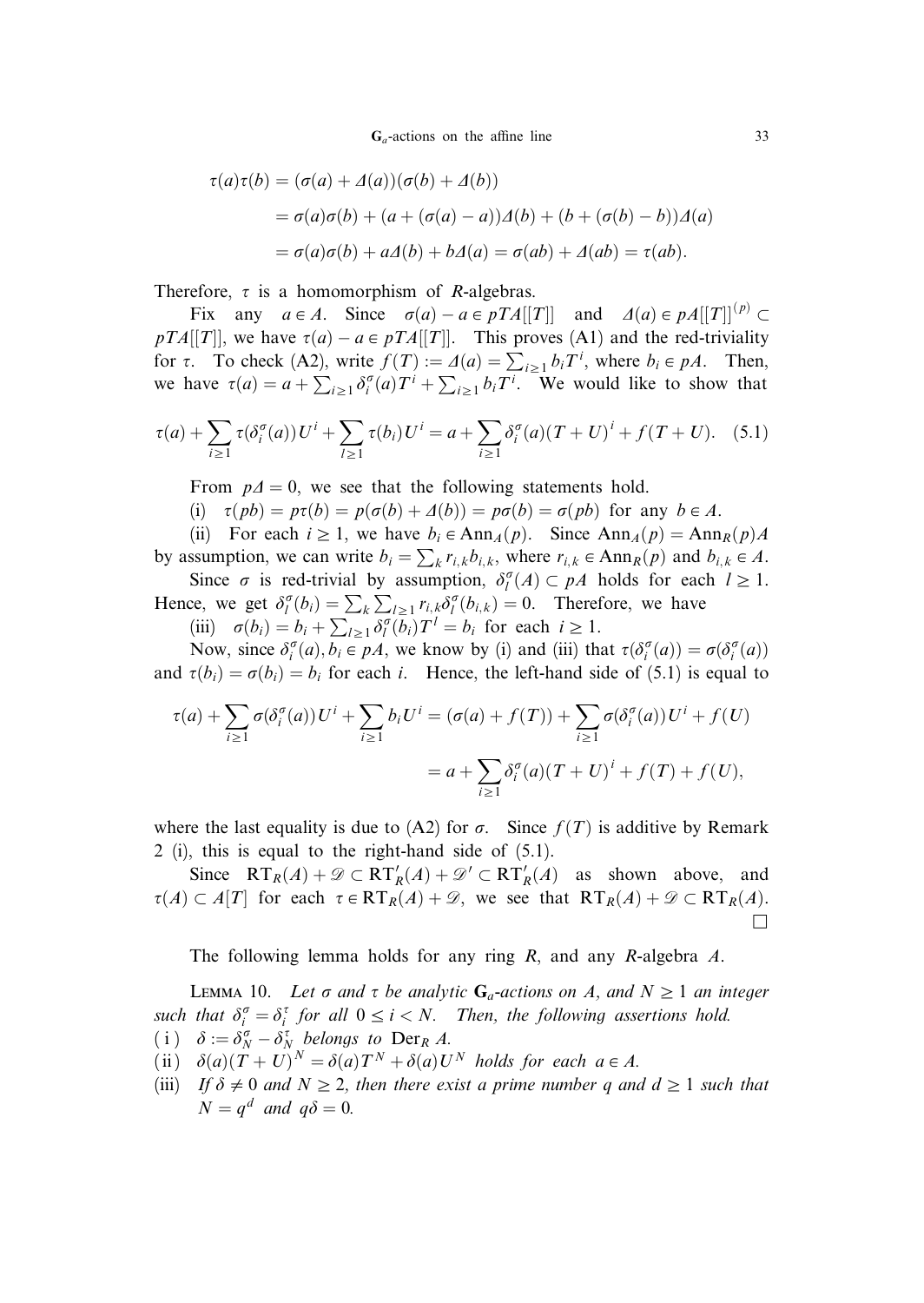PROOF. (i) Clearly,  $\delta$  is R-linear. For each  $a, b \in A$ , we have

$$
\sum_{i\geq 0} \delta_i^{\sigma}(ab) T^i = \sigma(ab) = \sigma(a)\sigma(b) = \left(\sum_{i\geq 0} \delta_i^{\sigma}(a) T^i\right) \left(\sum_{j\geq 0} \delta_j^{\sigma}(b) T^j\right).
$$

From this equality, we obtain  $\delta_N^{\sigma}(ab) = \sum_{i=0}^N \delta_i^{\sigma}(a) \delta_{N-i}^{\sigma}(b)$  by comparing the coefficients of  $T^N$ . Similarly, we have  $\delta_N^{\tau} (ab) = \sum_{i=0}^{N} \delta_i^{\tau} (a) \delta_{N-i}^{\tau} (b)$ . Since  $\delta_i^{\sigma}(a)\delta_{N-i}^{\sigma}(b) = \delta_i^{\tau}(a)\delta_{N-i}^{\tau}(b)$  for  $1 \le i < N$  by assumption, and  $\delta_0^{\sigma} = \delta_0^{\tau} = id_A$ by (A1), it follows that

$$
\delta(ab) = \delta_N^{\sigma}(ab) - \delta_N^{\tau}(ab) = \sum_{i=0,N} (\delta_i^{\sigma}(a)\delta_{N-i}^{\sigma}(b) - \delta_i^{\tau}(a)\delta_{N-i}^{\tau}(b)) = a\delta(b) + \delta(a)b.
$$

(ii) Set  $\alpha := TA[[T, U]] + UA[[T, U]]$ . Since no polynomial of degree N belongs to the ideal  $\mathfrak{a}^{N+1}$ , it suffices to verify  $\delta(a)(T+U)^N \equiv \delta(a)(T^N+U^N)$ (mod  $a^{N+1}$ ) for each  $a \in A$ . In the rest of the proof, we assume that all congruences are modulo  $a^{N+1}$ . By (A2) for  $\sigma$ , we have

$$
\sigma(a) + \sum_{i=1}^{N} \sigma(\delta_i^{\sigma}(a)) U^i \equiv a + \sum_{i=1}^{N} \delta_i^{\sigma}(a) (T + U)^i.
$$
 (5.2)

Since  $\delta_i^{\sigma}(a) = \delta_i^{\tau}(a)$  for  $1 \le i < N$  and  $\delta_N^{\sigma}(a) = \delta_N^{\tau}(a) + \delta(a)$ , the right-hand side of (5.2) is equal to  $a + \sum_{i=1}^{N} \delta_i^{\tau}(a) (T + U)^i + \delta(a) (T + U)^N$ , and the left-hand side of (5.2) is equal to

$$
\sigma(a) + \sum_{i=1}^{N} \sigma(\delta_i^{\tau}(a)) U^i + \sigma(\delta(a)) U^N.
$$
 (5.3)

For each  $b \in A$ , we have  $\sigma(b) \equiv \tau(b) + \delta(b)T^N$  and  $\sigma(b)U^i \equiv \tau(b)U^i$  for  $i \ge 1$ , and  $\sigma(b)U^N \equiv bU^N$  by (A1) for  $\sigma$ . Hence, we see that

$$
(5.3) \equiv \tau(a) + \delta(a)T^N + \sum_{i=1}^N \tau(\delta_i^{\tau}(a))T^i + \delta(a)U^N
$$

$$
\equiv a + \sum_{i=1}^N \delta_i^{\tau}(a)(T+U)^i + \delta(a)(T^N + U^N),
$$

where the second congruence is due to  $(A2)$  for  $\tau$ . Therefore, we conclude that  $\delta(a)(T+U)^N \equiv \delta(a)(T^N+U^N).$ 

(iii) Take any  $b \in \delta(A) \setminus \{0\}$ . Then, we have  $b(T + U)^N = b(T^N + U^N)$ by (ii). Hence, by Lemma 8, there exist  $d \ge 1$  and a prime number q such that  $N = q<sup>d</sup>$  and  $qb = 0$ . Since N is a fixed integer, we see that q is independent of the choice of b. Therefore, we have  $q\delta(A) = \{0\}$ , proving  $q\delta = 0$ .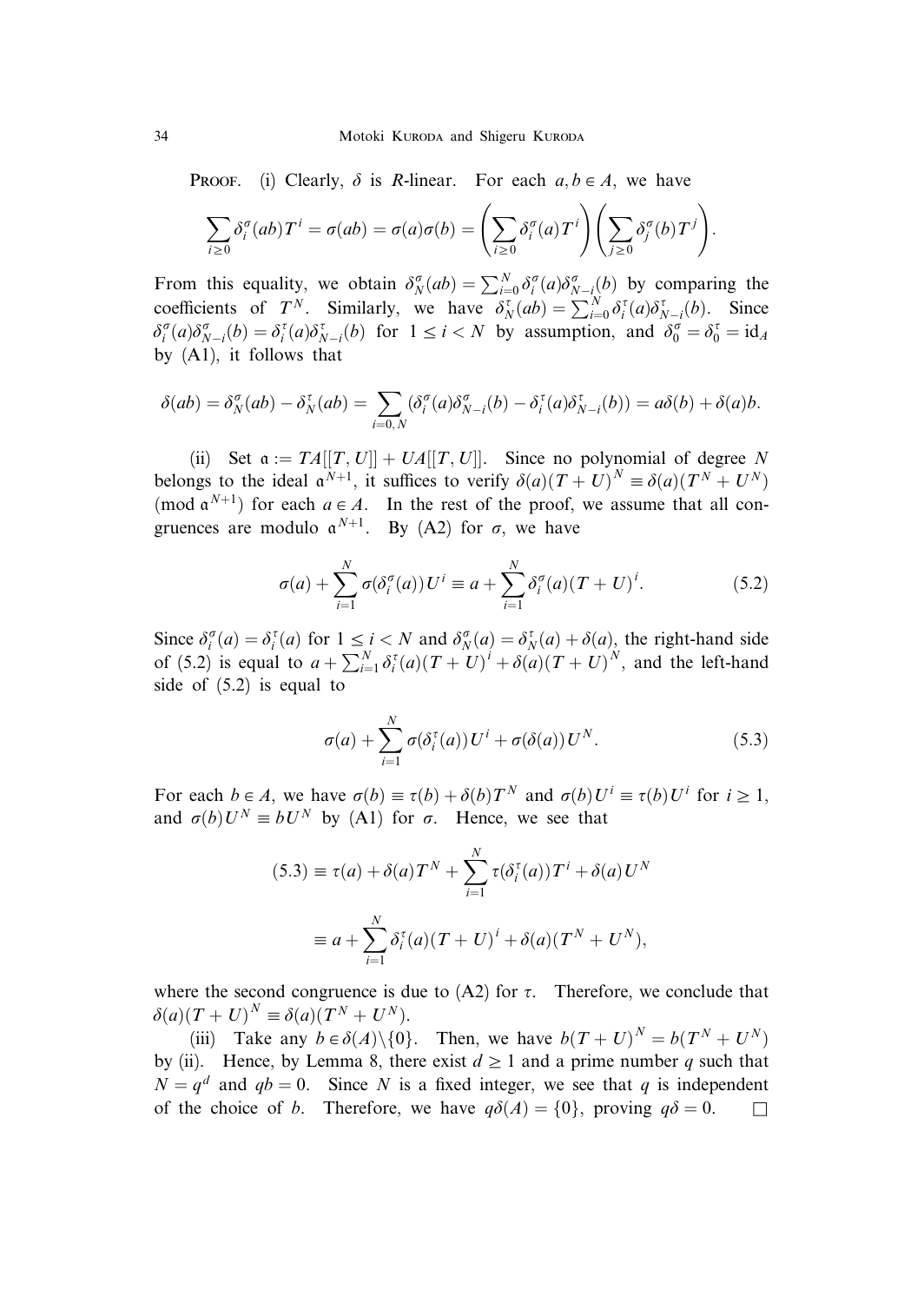In the situation of Lemma 10 (iii), assume that char  $R = p^e$ . Then, q must be equal to p, for otherwise  $q \in (\mathbf{Z}/p^e\mathbf{Z})^* \subset \mathbb{R}^*$ , and so  $q\delta \neq 0$ , a contradiction. Assume further that  $\sigma$  and  $\tau$  are red-trivial. Then, we have  $\delta(A) \subset pA$ . Hence,  $\delta T^N : A \ni a \mapsto \delta(a)T^N \in A[[T]]$  belongs to  $\mathscr{D}_+$ .

LEMMA 11. Assume that char  $R = p^e$  and  $\text{Ann}_A(p) = \text{Ann}_R(p)A$ . If  $\sigma, \tau \in RT'_R(A)$  satisfy  $\delta_1^{\sigma} = \delta_1^{\tau}$ , then  $(\delta_i^{\tau} - \delta_i^{\sigma})T^i \in \mathcal{D}_+$  holds for all  $i \geq 2$ . Hence,  $\tau = \sigma + (\tau - \sigma)$  belongs to  $\sigma + \mathscr{D}'_+$ .

PROOF. Suppose that the lemma is false. Let  $N$  be the minimal integer with  $(\delta_N^{\tau} - \delta_N^{\sigma}) T^N \notin \mathcal{D}_+$ . Then, we have  $N \geq 2$ , and  $(\delta_i^{\tau} - \delta_i^{\sigma}) T^i$  belongs to  $\mathcal{D}_+$ for  $2 \le i \le N$ . Hence, by Theorem 4 (i), we know that

$$
\sigma' := \sigma + \sum_{i=2}^{N-1} (\delta_i^{\tau} - \delta_i^{\sigma}) T^i \in \mathbf{RT}_R'(A).
$$

By construction, we have  $\delta_i^{\sigma'} = \delta_i^{\tau}$  for  $1 \le i < N$  and  $\delta_N^{\sigma'} = \delta_N^{\sigma} \ne \delta_N^{\tau}$ . Therefore, by the remark before this lemma, we obtain that  $(\delta_N^{\tau} - \delta_N^{\sigma})T^N =$  $(\delta_N^{\tau} - \delta_N^{\sigma'}) T^N \in \mathcal{D}_+$ , a contradiction.

Now, we are ready to give a

PROOF (of (ii) and (iii) of Theorem 4). (ii) Take any  $\sigma \in RT'_R(A)$ . Then, we have  $[\sigma]' \subset \sigma + \mathcal{D}'_+$  by Lemma 11. For the reverse inclusion, take any  $\Delta \in \mathcal{D}'_+$  and set  $\tau := \sigma + \Delta$ . Then,  $\tau$  belongs to  $RT'_R(\Delta)$  by Theorem 4 (i). Since  $\Delta(A) \subset A[[T]]_+^{(p)} \subset T^2A[[T]]$ , we get  $\delta_1^{\tau} = \delta_1^{\sigma}$ . Therefore,  $\tau$  belongs to  $[\sigma]'$ .

(iii) Take any  $\sigma \in RT_R(A)$ , and  $\tau \in [\sigma]$ . Then, since  $\delta_1^{\tau} = \delta_1^{\sigma}$ , we know by Lemma 11 that  $\Delta := \tau - \sigma \in \mathcal{D}'_+$ . Since  $\sigma$  and  $\tau$  are algebraic  $G_a$ -actions, we have  $\Delta(a) = \tau(a) - \sigma(a) \in A[T]$  for each  $a \in A$ . Hence, we get  $\Delta \in \mathcal{D}_+$ , and so  $\tau = \sigma + \Delta \epsilon \sigma + \mathcal{D}_+$ . By (i) and (ii) of Theorem 4, we have  $\sigma + \mathcal{D}_+ \subset$  $\left[\sigma\right]' \cap RT_R(A) = \left[\sigma\right].$ 

#### 6. Legendre's formula

Let  $v_p$  be the *p-adic valuation* of **Q**. Namely, we define  $v_p(0) = \infty$ , and  $v_p(\alpha) = r$  for each  $\alpha \in \mathbb{Q}^*$ , where  $r \in \mathbb{Z}$  is such that  $\alpha = p^r \alpha'/\alpha''$  for some  $\alpha', \alpha'' \in \mathbb{Z} \setminus p\mathbb{Z}$ . For each  $\alpha \in \mathbb{R}$ , we define  $\lfloor \alpha \rfloor := \max\{r \in \mathbb{Z} \mid r \leq \alpha\}$ . The following formula is well known.

THEOREM 7 (Legendre's formula). For each integer  $l \ge 1$ , we have  $v_p(l!) =$  $\sum_{i=1}^{\infty} \lfloor l/p^i \rfloor$ .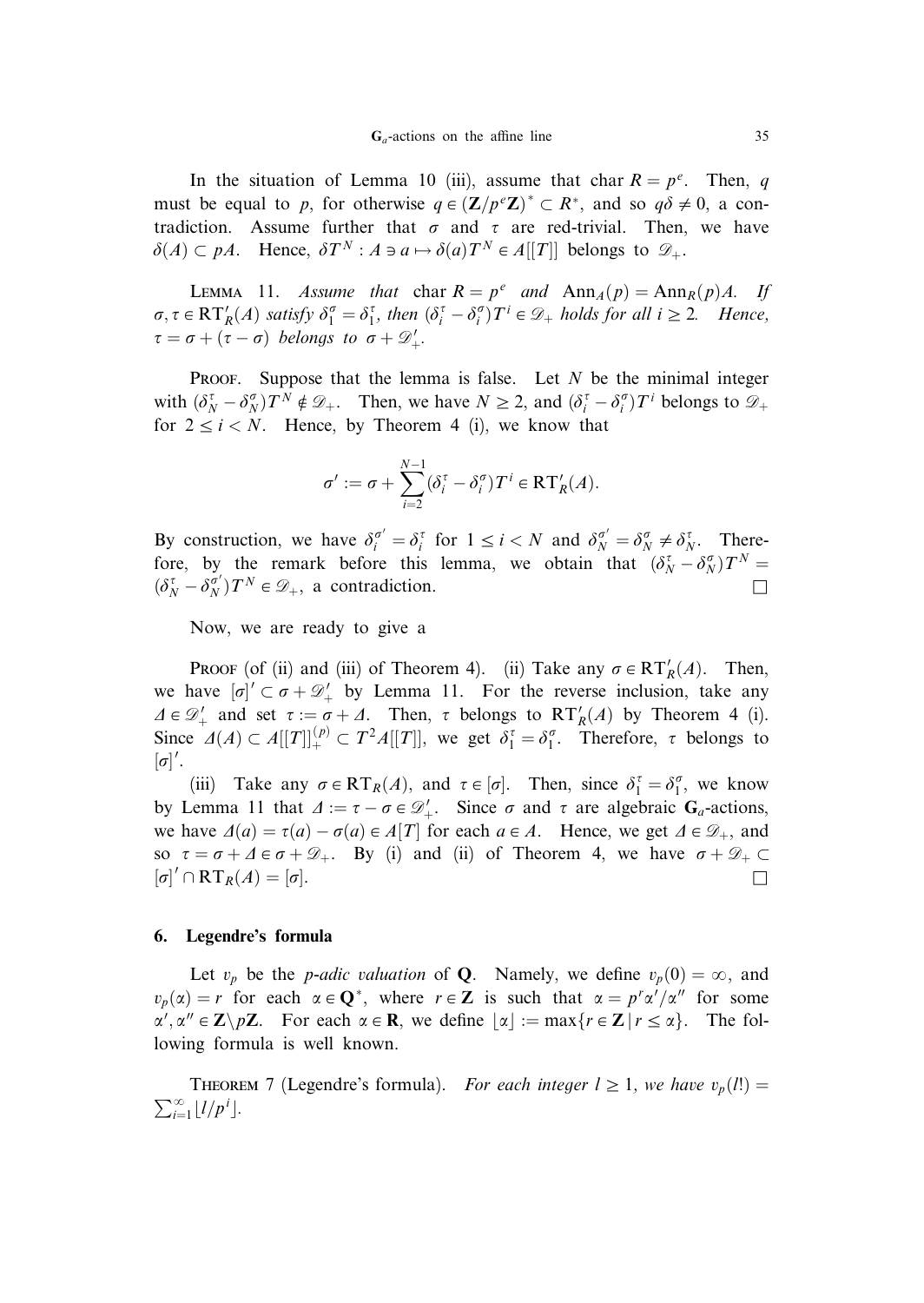Let  $l = \sum_{j=0}^{k} l_j p^j$  be the *p*-adic expansion of *l*, where  $0 \le l_j < p$ . Then, since  $\lfloor l/p^i \rfloor = \sum_{j=i}^{k} l_j p^{j-i}$ , we know by Theorem 7 that

$$
v_p(l!) = \sum_{i=1}^{\infty} \left\lfloor \frac{l}{p^i} \right\rfloor = \sum_{j=1}^k \sum_{i=0}^{j-1} l_j p^i = \sum_{j=1}^k \frac{l_j(p^j - 1)}{p - 1} = \frac{l - \sum_{i=1}^k l_i}{p - 1},\qquad(6.4)
$$

and so  $v_p(p^l/l!) = l - v_p(l!) > l(p-2)/(p-1) \ge 0$ . Here are some consequences:

- (1°) We can write  $p^{l}/l! = pa_{l}$ , where  $a_{l} \in \mathbb{Z}_{\mathcal{U}_{1}}$ .
- (2°) Assume that  $p \ge 3$ . Then, for every  $e \ge 1$ , there exists  $N \ge 1$  such that  $\{p^l / l! \mid l \geq N\} \subset p^e \mathbf{Z}_{\mathcal{U}_1}.$
- (3<sup>o</sup>) By (6.4), we have  $v_2(2^l/l!) = 1$  if and only if  $l = 2^k$  for some  $k \ge 0$ .

**PROOF** (of Theorem 5). (i) Let  $D \in \text{Der}_S S[x]$  be a lift of  $\delta$ . Since  $\delta$  is in p Der<sub>R</sub> R[x], we can write  $D = pD_0$ , where  $D_0 \in \text{Der}_S S[x]$  (cf. Section 4.3). By  $(1^{\circ})$ , it follows that

$$
\frac{D^{l}(x_i)}{l!} = \frac{p^{l}}{l!} D^{l}_{0}(x_i) = pa_l D^{l}_{0}(x_i) \in pS_{\mathcal{U}_1}[x] \quad \text{for } i = 1, ..., n.
$$

Therefore,  $\exp TD$  restricts to  $S_{\mathcal{U}_1}[x]$ , and induces a red-trivial, analytic  $G_a$ -action  $\varepsilon$  on  $R[x]$ . By construction, we have  $\delta_1^{\varepsilon} = \delta$ .

(ii) Take another lift  $D' \in \text{Der}_S S[x]$  of  $\delta$ , and set  $D'' := D' - D$ . Since D<sup>*n*</sup> induces the zero derivation of R[x], we have  $D''(S[x]) \subset p^eS[x]$ . By Remark 3 (ii), we can write  $D'' = p^e D_0''$ , where  $D_0'' \in \text{Der}_S S[x]$ . Then, we have  $D' = D + D'' = p(D_0 + p^{e-1}D_0'')$ , and

$$
\frac{(D')^{l}(x_i)}{l!} = pa_l(D_0 + p^{e-1}D_0'')^{l}(x_i) \in pa_lD_0^{l}(x_i) + p^{e}S_{l l_1}[x]
$$

for all  $l \ge 1$  and  $i = 1, ..., n$ . This shows that exp TD and exp TD' induce the same analytic  $G_a$ -action on  $R[x]$ .

(iii) Clearly,  $R[x]^\varepsilon = \bigcap_{l \ge 1}$  ker  $\delta_l^\varepsilon$  is contained in ker  $\delta_1^\varepsilon =$  ker  $\underline{\delta}$ . To show ker  $\delta \subset R[x]^{\varepsilon}$ , take any  $f \in \ker \delta$ , and  $g \in S[x]$  with  $\bar{g} = f$ . Since  $\overline{D(g)} = 0$ , we can write  $D(g) = p^e h$ , where  $h \in S[x]$ . Then, for each  $l \ge 1$ , we have

$$
\frac{D^l(g)}{l!} = \frac{p^e D^{l-1}(h)}{l!} = p^e \frac{p^{l-1} D_0^{l-1}(h)}{l!} = p^e a_l D_0^{l-1}(h) \in p^e S_{\mathcal{U}_1}[\mathbf{x}],
$$

since  $p^l / l! = pa_l$ . This implies that  $\delta_l^{\varepsilon}(f) = 0$ . Therefore, f belongs to  $R[x]$ <sup> $\varepsilon$ </sup>.

(iv) It suffices to find a lift  $D \in \text{Der}_S S[x]$  of  $\delta$  and  $N \ge 1$  such that, for all  $l \geq N$  and  $i = 1, ..., n$ , we have  $D^{l}(x_i)/l! \in p^{e}S_{\mathcal{U}_1}[\mathbf{x}]$ . The case (b) is clear. Since every lift D of  $\delta$  has the form  $D = pD_0$  for some  $D_0 \in \text{Der}_S S[x]$ , the case (a) follows from (2°). In the case (c), we can find  $D_1 \in \text{Der}_S S[x]$  for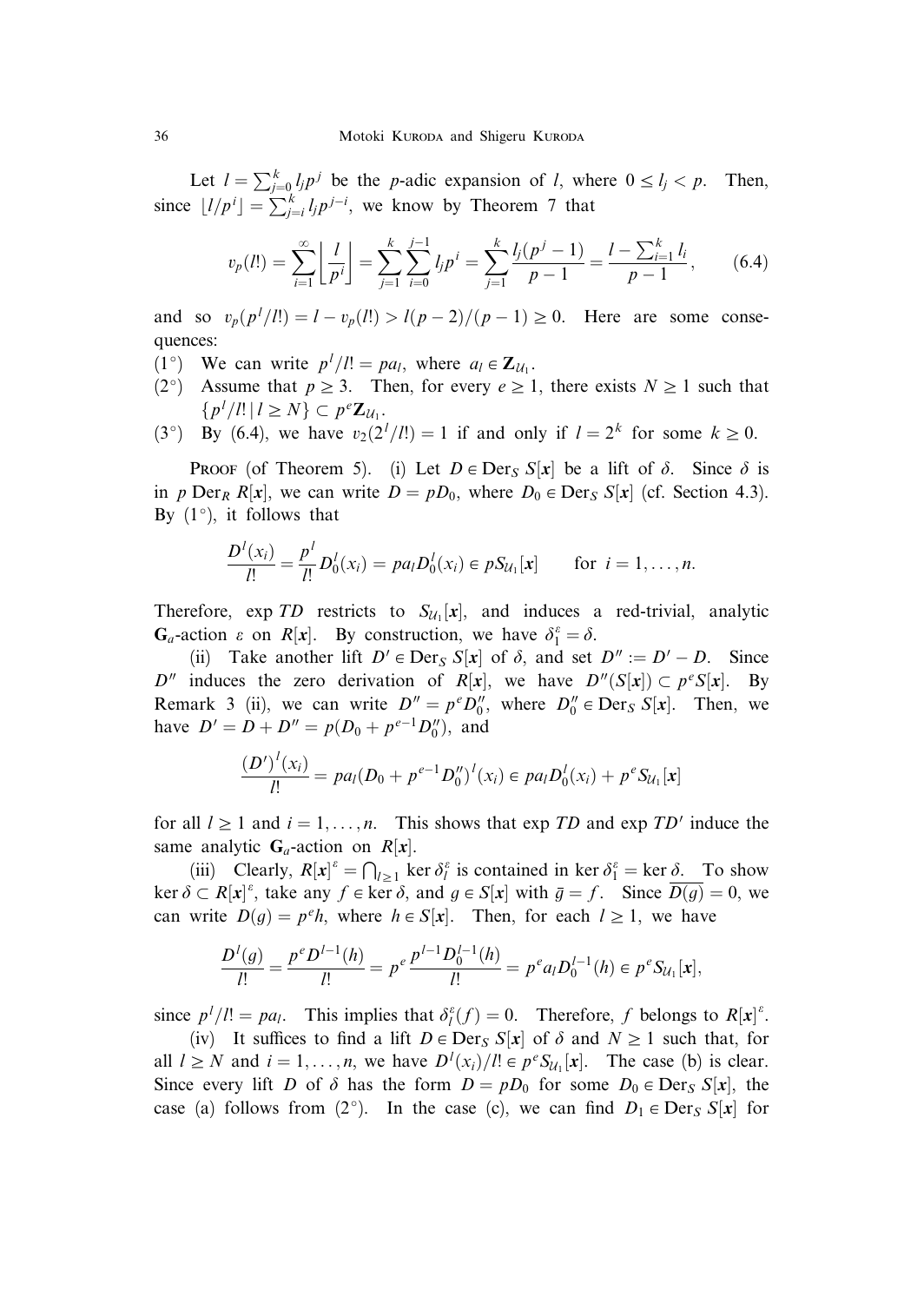which  $D = 2rD_1$  is a lift of  $\delta$ . Since r is in  $\sqrt{2S}$ , there exists  $N \ge 1$  such that  $r^N \in 2^eS$ . Then,  $D^l(x_i)/l! = 2a_l r^N D_1^l(x_i) \in 2^e S_{\mathcal{U}_1}[x]$  holds for all  $l \geq N$  and  $i =$ 1,...,*n*. In the case (d), we can find  $D_2 \in \mathcal{D}_S$  for which  $2D_2$  is a lift of  $\delta$ . By Lemma 12 (ii) below, there exists  $N > 0$  such that  $D_2^l(x_i) \in 2^{e-1}S[x]$  for all  $l \ge N$  and  $i = 1, ..., n$ . Then,  $D^{l}(x_i)/l! = (2^{l}/l!)D_2^{l}(x_i) = 2a_lD_2^{l}(x_i) \in 2^{e}S_{l l_1}[x]$ holds for all  $l \geq N$  and  $i = 1, ..., n$ .

The following lemma holds for any ring S.

LEMMA 12. We set  $B := S[x^2] + 2S[x]$ .

- (i) If  $f \in B$ , then  $\frac{\partial^{2l} f}{\partial x_i^{2l}} \in 2^l B$  holds for each  $l \ge 1$  and  $i = 1, ..., n$ .
- (ii) Let  $D \in \mathcal{D}_S$  and  $e \geq 1$ . Then,  $D^l(x_i)$  belongs to  $2^eS[x]$  for each  $l >$  $2e(e - 1)n$  and  $i = 1, ..., n$ .

**PROOF.** (i) It suffices to prove the case  $l = 1$  and  $f \in S[x^2] \cup 2S[x]$ . It is easy to see that  $\partial^2 f / \partial x_i^2$  belongs to  $2S[x^2]$  if  $f \in S[x^2]$ , and to  $4S[x]$  if  $f \in 2S[x]$ . In either case,  $\frac{\partial^2 f}{\partial x_i^2}$  belongs to 2B.

(ii) Write  $D = \sum_{i=1}^{n} f_i \partial/\partial x_i$ , where  $f_i \in B$ . Set  $|\mathbf{k}| := k_1 + \cdots + k_n$  and

$$
\partial^{\boldsymbol{k}} := \frac{\partial^{|\boldsymbol{k}|}}{\partial x_1^{k_1} \cdots \partial x_n^{k_n}} \qquad \text{for each } \boldsymbol{k} = (k_1, \ldots, k_n) \in (\mathbf{Z}_{\geq 0})^n.
$$

Now, fix  $l > 2e(e-1)n$  and  $1 \le i_0 \le n$ . Then, we have

$$
D^{l}(x_{i_0}) = \sum_{i_1=1}^{n} f_{i_1} \frac{\partial}{\partial x_{i_1}} \sum_{i_2=1}^{n} f_{i_2} \frac{\partial}{\partial x_{i_2}} \cdots \sum_{i_{l-1}=1}^{n} f_{i_{l-1}} \frac{\partial f_{i_0}}{\partial x_{i_{l-1}}},
$$

which is a sum of polynomials of the form  $g := f_{n_1}(\partial^{k_2} f_{n_2})(\partial^{k_3} f_{n_3}) \cdots (\partial^{k_l} f_{n_l}).$ Here,  $n_1, \ldots, n_l \in \{1, \ldots, n\}$ , and  $k_2, \ldots, k_l \in (\mathbb{Z}_{\geq 0})^n$  satisfy

$$
|\mathbf{k}_2| + \dots + |\mathbf{k}_l| = l - 1 \ge 2e(e - 1)n. \tag{6.5}
$$

We show that  $g \in 2^eS[x]$ . This is true if  $\#\{i \mid k_i \neq 0\} \geq e$ , since  $\partial f / \partial x_i \in 2S[x]$ holds for any  $f \in B$  and i. So, assume that  $\#\{i \mid k_i \neq 0\} < e$ . Then, by (6.5), there exist i and j for which the j-th component of  $k_i$  is at least 2e. By (i), this implies that  $\partial^{k_i} f_{n_i} \in 2^e S[x]$ , proving  $g \in 2^e S[x]$ .

#### 7. The case where  $p = 2$

The goal of this section is to prove Theorem 6. Let  $S$  be a subring of a **Q-algebra** with  $2 \notin S^*$ , and let  $R = S/2^eS$  with  $e \ge 2$ . We consider the four types of  $\delta \in 2\text{Der}_R R[x]$  defined as follows.

- (A)  $\delta := 2x_1 \partial / \partial x_1$ .
- (B)  $\delta := 2x_1 \partial / \partial x_2$ .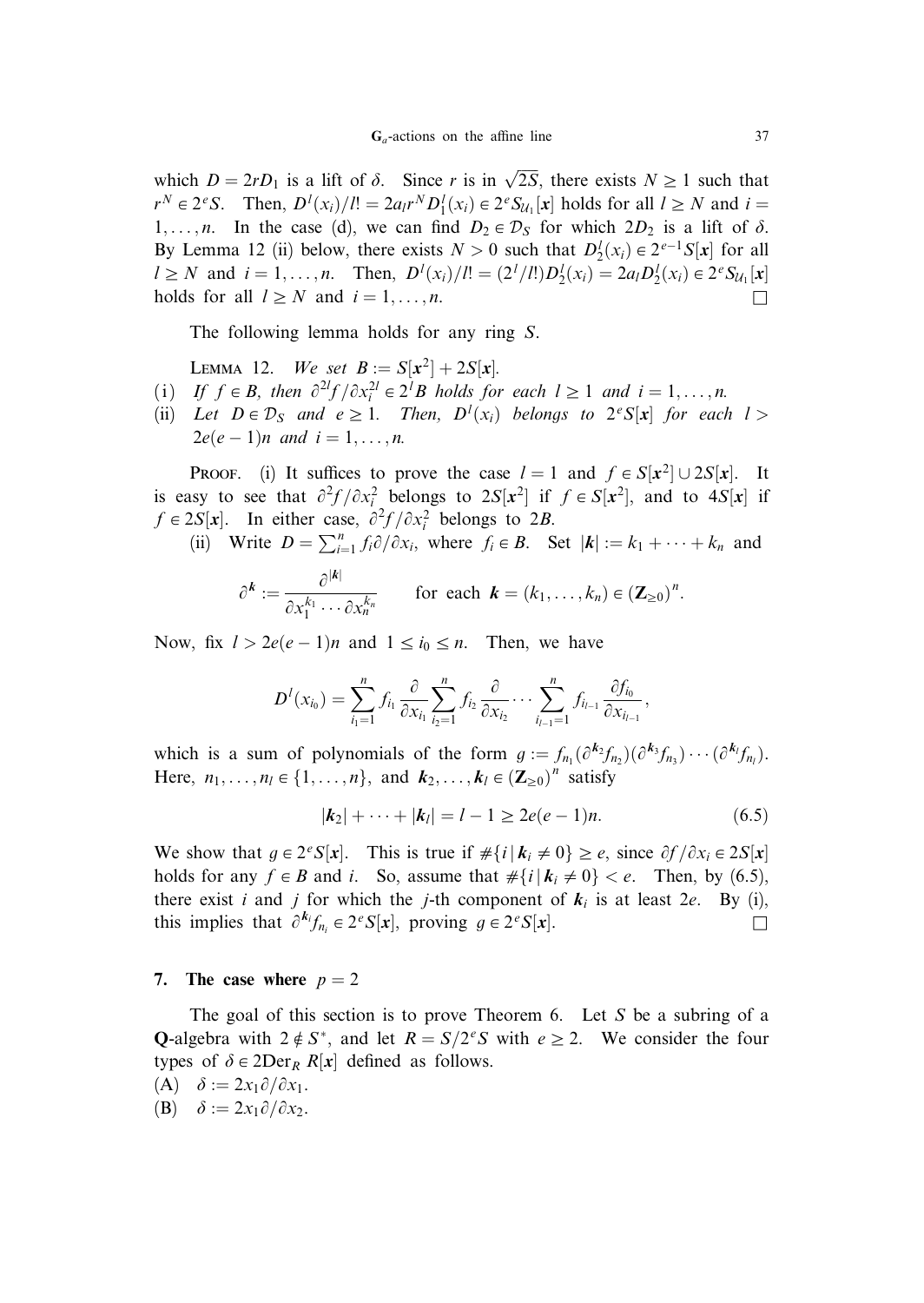(C)  $\delta := 2\bar{r}x_1\partial/\partial x_1$ , where  $r \in \sqrt{2S} \backslash 2S$ .

(D)  $\delta := 2f \partial/\partial x_1$ , where  $f \in R[x_1] \setminus (R[x_1^2] + 2R[x_1])$ .

 $\theta := 2J \theta / \theta \lambda_1$ , where  $J \in \mathbb{R}[\lambda_1] \setminus (\mathbb{R}[\lambda_1] + 2\lambda [\lambda_1])$ .<br>We note that (B) and (C) require that  $n \ge 2$  and  $\sqrt{2S} \ne 2S$ , respectively. For  $\delta$  in (B) and (C),  $\overline{\exp T\delta}$  belongs to  $RT_R(R[x])$  by (b) and (c) of Theorem 5 (iv). Hence,  $\delta$  in (B) and (C) lies in  $RT_R(R[x])_1$ .

**PROOF** (of Theorem 6 (ii)). It suffices to check that  $\delta$  in (B) and (C) are not in  $2\mathcal{D}_R$ , i.e.,  $2x_1, 2\bar{r}x_1 \notin 2(R[x^2] + 2R[x])$ . Since  $1, \bar{r} \notin 2R$ , we show that  $2ax_1 \notin 2(R[x^2] + 2R[x])$  for any  $a \in R \setminus 2R$ . If  $2ax_1 \in 2(R[x^2] + 2R[x])$ , then we have  $2a \in 4R$ . Since  $(4R : 2R) = 2R$  by Lemma 9, it follows that  $a \in 2R$ , a contradiction.  $\Box$ 

To prove (i) and (iii) of Theorem 6, it suffices to verify that  $\delta$  does not belong to  $RT_R(R[x])_1$  in the case (A), and in the case (D) when  $\sqrt{2S} = 2S$ , since any element of 2 Der<sub>R</sub> R[x]\2D<sub>R</sub> is written as  $\delta$  in (D) if  $n = 1$ . These statements follow from the two lemmas below.

LEMMA 13. Assume that  $e \geq 3$ . For  $\delta \in 2$  Der<sub>R</sub> R[x], we set  $\varepsilon := \overline{\exp T\delta}$ . If  $\delta_{2^k}^{\varepsilon}(x_1) \notin 4R[x]$  holds for each  $k \geq 1$ , then  $\delta$  does not belong to  $RT_R(R[x])_1$ .

**PROOF.** Suppose that there exists  $\sigma \in RT_R(R[x])$  with  $\delta_1^{\sigma} = \delta$ . Then, we have  $\varepsilon \in [\sigma]' = \sigma + \mathcal{D}'_+$  by Theorems 4 (ii). Hence,  $\varepsilon - \sigma$  belongs to  $\mathcal{D}'_+$ . Thus, by Proposition 1,  $\delta_{2^k}^{\varepsilon} - \delta_{2^k}^{\sigma} \in \text{Der}_R(R[x], 2^{\varepsilon-1}R[x]) = 2^{\varepsilon-1} \text{ Der}_R R[x]$  holds for each  $k \ge 1$ . Since  $e \ge 3$  by assumption, it follows that  $\delta_{2^k}^{\varepsilon}(x_1) - \delta_{2^k}^{\sigma}(x_1) \in$  $4R[x]$  for all  $k \ge 1$ . On the other hand,  $\delta_{2^l}^{\sigma}(x_1) = 0$  holds for  $l \gg 0$ , because  $\sigma$  is an algebraic  $G_a$ -action. Then, we get  $\delta_2^{\varepsilon}(x_1) = \delta_2^{\varepsilon}(x_1) - \delta_2^{\sigma}(x_1) \in 4R[x]$ , a  $\Box$ contradiction.

LEMMA 14. Assume that  $e \ge 2$ . If  $\delta$  is as in (A), or if  $\sqrt{2S} = 2S$  and  $\delta$  is as in (D), then  $\varepsilon := \overline{\exp} T\delta$  satisfies  $\delta_{2^k}^{\varepsilon}(x_1) \notin 4R[x]$  for all  $k \geq 1$ .

**PROOF.** (A) Note that  $D := 2x_1\partial/\partial x_1 \in 2$  Der<sub>S</sub> S[x] is a lift of  $\delta$ , and  $D^l(x_1) = 2^l x_1$  for each  $l \ge 0$ . Suppose that  $\delta_{2^k}^{\varepsilon}(x_1) \in 4R[x]$  for some  $k \ge 1$ , and set  $l := 2^k$ . Then, there exists  $s \in S_{\mathcal{U}_1}$  such that  $2^l/l! - 4s \in 2^eS_{\mathcal{U}_1}$ . By  $(3^{\circ})$ in Section 6, we can write  $2^l/l! = 2a$ , where  $a \in \mathbb{Z}_{\mathcal{U}_1} \setminus 2\mathbb{Z}_{\mathcal{U}_1}$ . Then, we have  $a - 2s \in 2^{e-1}S_{\mathcal{U}_1}$ , and so  $a \in 2S_{\mathcal{U}_1}$ , since S is a subring of a **Q**-algebra and  $e \ge 2$ . Therefore, *a* belongs to  $2S_{U_1} \cap Z_{U_1} = 2Z_{U_1}$ , a contradiction.

(D) Take  $g \in S[x_1] \setminus (S[x_1^2] + 2S[x_1])$  with  $\bar{g} = f$ , and set  $D := g\partial/\partial x_1$ . Then, 2D is a lift of  $\delta$ . Since  $g \notin S[x_1^2] + 2S[x_1]$ , there appears in g a mono-Then,  $2D$  is a lift of b. Since  $g \notin S[\lambda_1] + 2S[\lambda_1]$ , there appears in y a mono-<br>mial  $cx_1^j$  with  $c \in S \backslash 2S$  and an odd number  $j > 0$ . Since  $2S = \sqrt{2S}$  is equal to the intersection of all  $p \in \text{Spec } S$  with  $2 \in p$ , we can find  $p \in \text{Spec } S$  such that  $2 \in \mathfrak{p}$  and  $c \notin \mathfrak{p}$ . Then, we have  $q \notin \mathfrak{p}S[x]$ .

We show that  $D^{l}(x_1) \notin pS[x]$  for each  $l \geq 1$ . Write  $h^{(l)} := \partial^{l}h/\partial x_1^{l}$  for each  $h \in S[x]$  and  $l \geq 0$ . Then, we have  $D^{l}(x_1) = g \cdot (D^{l-1}(x_1))^{(1)}$ . Since  $g \notin I$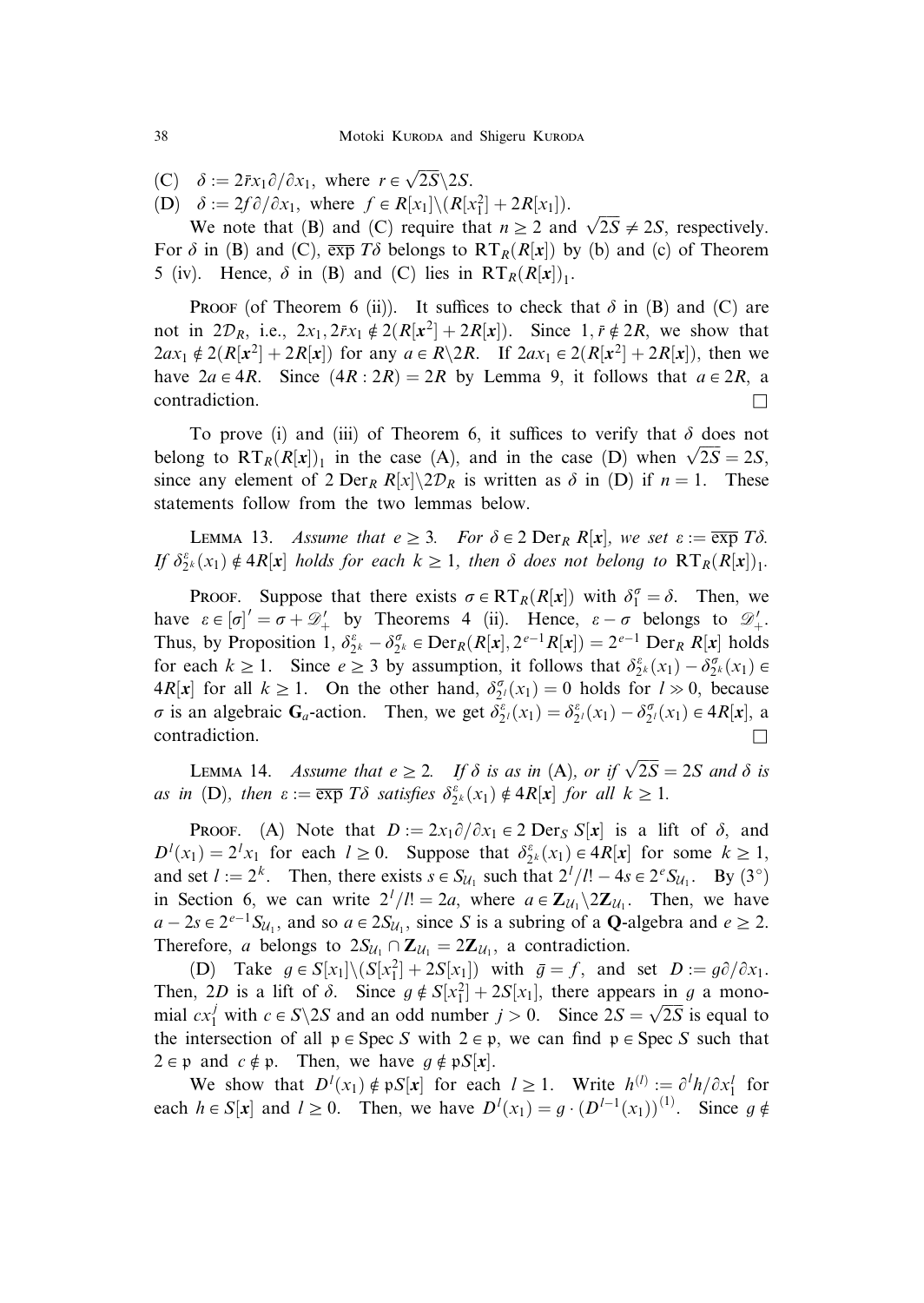pS[x], and pS[x] is a prime ideal of S[x], it suffices to show that  $(D<sup>l</sup>(x<sub>1</sub>))<sup>(1)</sup> \notin$  $pS[x]$  for each  $l \ge 0$ . We prove this by induction on l. The assertion is clear if  $l = 0$ . Assume that  $l \geq 1$ . Then, we have

$$
(D^{l}(x_1))^{(1)} = (g \cdot (D^{l-1}(x_1))^{(1)})^{(1)} = g \cdot (D^{l-1}(x_1))^{(2)} + g^{(1)} \cdot (D^{l-1}(x_1))^{(1)}.
$$
 (7.1)

Since  $(x_1^i)^{(2)} = i(i-1)x_1^{i-2} \in 2S[x] \subset pS[x]$  for each  $i \in \mathbb{Z}_{\geq 0}$ , we see that  $(D^{1-1}(x_1))^{(2)}$  belongs to pS[x]. By induction assumption,  $(D^{1-1}(x_1))^{(1)}$  does not belong to pS[x]. So, we show that  $g^{(1)} \notin pS[x]$ . The monomial  $jcx_1^{j-1}$ appears in  $g^{(1)}$ . Since  $c \notin \mathfrak{p}$ ,  $2 \in \mathfrak{p}$ , and j is an odd number, we have  $jc \notin \mathfrak{p}$ , and so  $g^{(1)} \notin pS[x]$ . Therefore, (7.1) does not belong to  $pS[x]$ .

Now, suppose that  $\delta_{2^k}^{\varepsilon}(x_1)$  belongs to  $4R[x]$  for some  $k \ge 1$ , and set  $l := 2^k$ . Then, there exists  $h \in S_{\mathcal{U}_1}[\mathbf{x}]$  such that  $(2^l/l!)D^l(x_1) - 4h \in 2^eS_{\mathcal{U}_1}[\mathbf{x}]$ . By (3°) in Section 6, we can write  $2^l/l! = 2b$ , where  $b \in \mathbb{Z}_{\mathcal{U}_1} \setminus 2\mathbb{Z}_{\mathcal{U}_1}$ . Since  $b \in (\mathbf{Z}_{\mathcal{U}_1})^* \subset (S_{\mathcal{U}_1})^*$ , 2 is not a zero-divisor of  $S_{\mathcal{U}_1}$ , and  $e \geq 2$ , it follows that  $D^l(x_1) \in 2S_{\mathcal{U}_1}[x] \subset \mathfrak{p}S_{\mathcal{U}_1}[x]$ . We claim that  $\mathfrak{p}S_{\mathcal{U}_1}[x] \cap S[x] = \mathfrak{p}S[x]$ . Indeed, since  $p \cap Z = 2Z$  and  $U_1 = Z \setminus 2Z$ , we have  $p \cap U_1 = \emptyset$ . Hence,  $pS_{U_1}$  is a prime ideal of  $S_{\mathcal{U}_1}$  with  $pS_{\mathcal{U}_1} \cap S = p$ . Since  $D^l(x_1)$  lies in  $S[x]$  by construction, we know that  $D^l(x_1)$  belongs to  $pS[x]$ . This is a contradiction.  $\square$ 

This completes the proof of Theorem 6.

REMARK 5. Assume that  $e = 2$ , and let  $\delta$  be as in (A). Then,  $\overline{exp} T\delta$  is not an algebraic  $G_a$ -action by Lemma 14. However,  $\delta$  belongs to  $RT_R(R[x])_1$ , since  $RT_R(R[x])_1 = Der_R(R[x], 2R[x]) = 2 Der_R R[x]$  by Corollary 2.

## 8. Generators of invariant rings

Throughout this section, assume that  $n = 1$  and  $R = S/p^eS$ , where

S is a subring of a Q-algebra such that  $pS \in \text{Spec } S$ : (8.1)

We describe generators of the R-algebra  $R[x]^\sigma$  for  $\sigma \in RT'_R(R[x]) \setminus \{i\}.$ 

REMARK 6. For each  $a, b \in S$  with  $a \notin pS$  and  $b \notin p^eS$ , we have  $ab \notin p^eS$ by (8.1). Hence, no element of  $R\pmb{\wedge}pR$  is a zero-divisor of R. Similarly, no element of  $R[x][[T]]\backslash pR[x][[T]]$  is a zero-divisor of  $R[x][[T]]$ , since  $S[x][[T]]$  is a subring of a **Q**-algebra and  $pS[x][[T]] \in \text{Spec } S[x][[T]]$ .

By (4.2) and Corollary 3 (i), there exist  $\delta \in p \text{ Der}_R R[x]$  and  $\Delta \in \mathcal{D}'_+$  such that  $\sigma = \overline{\exp} T\delta + \Delta$  and  $R[x]^\sigma = \ker \delta \cap \ker \Delta$ . Write  $\delta = f_1 d/dx$  and  $\Delta =$  $f_2d/dx$ , where  $f_1 \in pR[x]$  and  $f_2 \in pR[x][[T]]_+^{(p)}$ . For each  $f \in R[x][[T]]$ , we define

$$
\mathrm{ord}_p(f) := \max\{l \in \{0,\ldots,e\} \mid f \in p^l R[x][[T]]\}.
$$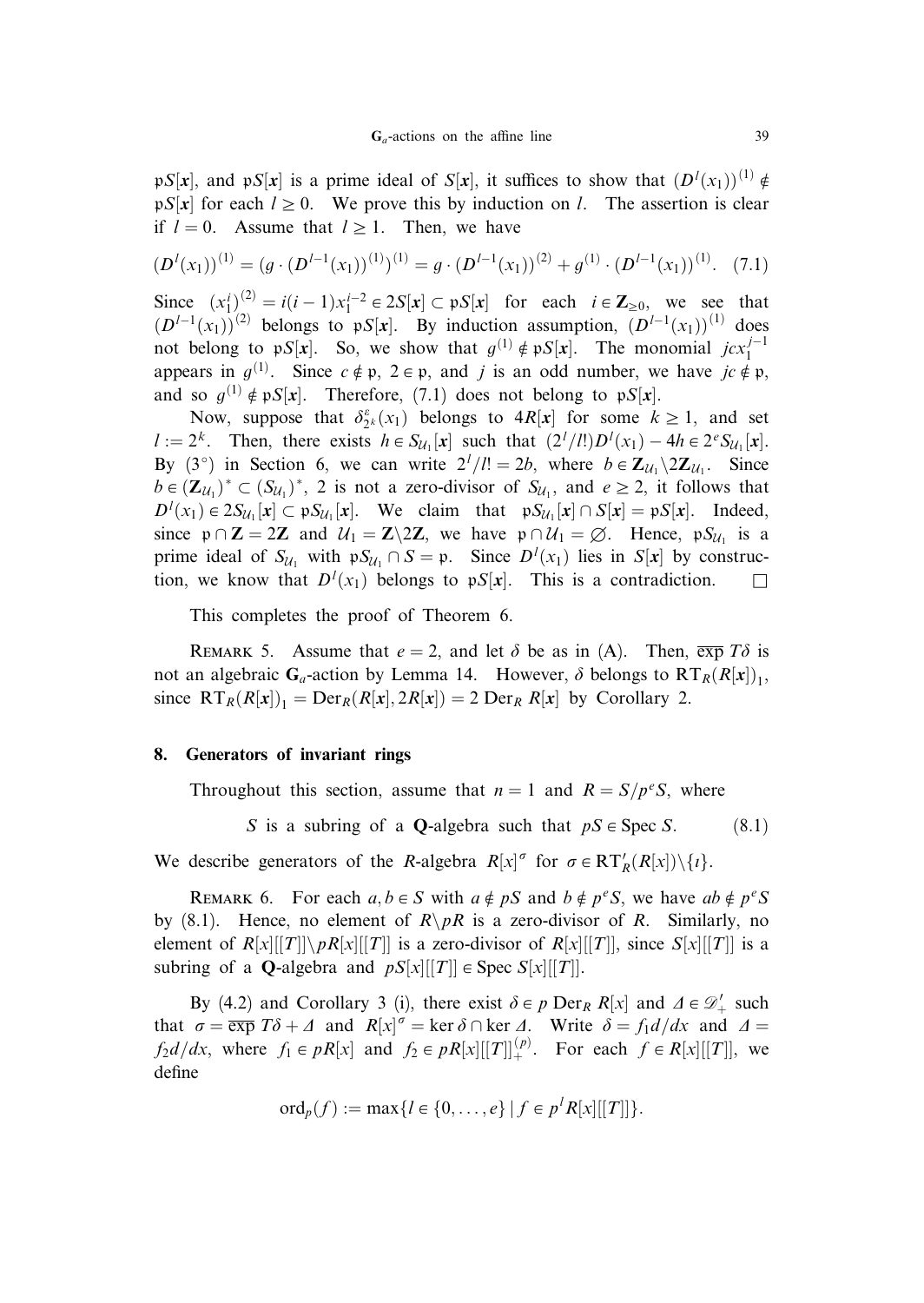Then, we have  $d_i := \text{ord}_p(f_i) \geq 1$  for  $i = 1, 2$ , and  $u := e - \min\{d_1, d_2\} < e$ . Set

$$
u_l := u - v_p(l)
$$
 and  $T_l := p^{u_l} x^l$  for  $l = 1, ..., p^u$ .

REMARK 7. (i) Since  $\sigma \neq i$ , we have  $(f_1, f_2) \neq (0, 0)$ . Hence,  $d_1$  or  $d_2$  is less than  $e$ . Therefore,  $u$  is positive.

(ii) We have  $u_l \ge 1$  for  $i = 1, ..., p^u - 1$ , and  $u_{n^u} = 0$ .

The following theorem generalizes the main result of the Master's Thesis of Yuto Imamura [4].

**THEOREM 8.** Let  $R = S/p^eS$  be as in (8.1), and  $\sigma \in RT_R(R[x])\setminus\{i\}$ . Then, in the notation above, we have  $R[x]^{\sigma} = R[T_1, \ldots, T_{p^u}]$ .

**PROOF.** For  $i \in \{1, 2\}$ , write  $f_i = p^{d_i} g_i$ , where  $g_i \in R[x][[T]] \backslash pR[x][[T]]$ . Then,  $g_i$  is not a zero-divisor of  $R[x][T]]$  by Remark 6. Hence, we have  $f_i dh/dx = 0$  if and only if  $p^{d_i} dh/dx = 0$  for  $h \in R[x]$ .

For  $l = 1, ..., p^u$ , we have  $v_p(p^{d_i} p^{u_i} l) = d_i + u_l + v_p(l) = d_i + u \ge e$ . Hence,  $p^{d_i} dT_l/dx = p^{d_i} p^{u_i} l x^{l-1} = 0$  holds in  $R[x]$ . Thus,  $\delta$  and  $\Delta$  kill  $T_1, \ldots,$  $T_{p^u}$ . Therefore,  $R[T_1, \ldots, T_{p^u}]$  is contained in ker  $\delta \cap$  ker  $\Delta = R[x]^\sigma$ .

For the reverse inclusion, take any  $h = \sum_{l \geq 0} c_l x^l \in R[x]^\sigma$ , where  $c_l \in R$ . We show that  $c_1x^l \in R[T_1, \ldots, T_{p^u}]$  for each *l*. Since  $\delta(h) = \Delta(h) = 0$ , we have

$$
0 = p^{d_i} \frac{dh}{dx} = \sum_{l \ge 0} c_l p^{d_l} x^{l-1} \quad \text{for } i = 1, 2.
$$

Hence,  $c_l p^{d_l} l = 0$  holds for each  $l \ge 1$  and  $i = 1, 2$ . Fix  $l \ge 1$ , and let  $q, r \in \mathbb{Z}$ be the quotient and the remainder of *l* divided by  $p^u$ , respectively. Write  $c_l = p^s c$  and  $r = p^{v_p(r)}r'$ , where  $s := \text{ord}_p(c_l)$ ,  $c \in R \backslash pR$  and  $r' \in \mathbb{Z} \backslash p\mathbb{Z}$ . Choose  $i \in \{1, 2\}$  so that  $d_i = \min\{d_1, d_2\}$ . Then, since  $d_i + u = e$ , we have  $p^{d_i}l =$  $p^{d_i}(p^u q + r) \equiv p^{d_i} r \pmod{p^e}$ . Hence,  $cp^{s+d_i+v_p(r)} r' = c_l p^{d_i} r = c_l p^{d_i} l = 0$  holds in R. Since c is not a zero-divisor of R[x] by Remark 6,  $r' \in (\mathbf{Z}/p^e\mathbf{Z})^* \subset \mathbf{Z}/p^e\mathbf{Z}$  $R^*$ , and char  $R = p^e$ , this implies that  $s + d_i + v_p(r) \ge e$ . Thus, we get  $s \ge 0$  $e - d_i - v_p(r) = u - v_p(r) = u_r$ . Therefore, we have  $c_l x^l = c p^{s-u_r} p^{u_r} x^r (x^{p^u})^q =$  $\mathcal{CP}^{s-u_r}T_rT_{p^u}^q$ , which belongs to  $R[T_1,\ldots,T_{p^u}].$ 

**PROOF** (of Theorem 2). Note that char  $\tilde{R} = p_1^{e_1} \cdots p_t^{e_t}$ , and  $R_i :=$  $\tilde{R}/p_i^{e_i}\tilde{R} \simeq S/p_i^{e_i}S$  for each i. By the Chinese Remainder Theorem, it suffices to show that, for  $i = 1, ..., t$  and any  $G_a$ -action  $\sigma$  on  $R_i[x]$  over  $R_i$ , the  $R_i$ -algebra  $R_i[x]^\sigma$  is finitely generated. If  $e_i = 1$ , then  $R_i$  is an integral domain. In this case, we have  $R_i[x]^\sigma = R_i$  unless  $\sigma$  is trivial (cf. Lemma 3). So, assume that  $e_i \ge 2$ . If  $\sigma$  is red-trivial, then we can apply Theorem 8. We show that  $R_i[x]^\sigma = R_i$  if  $\sigma$  is red-nontrivial. Note that  $p_i R_i \in \text{Spec } R_i$ , and  $\left( p_i^2 R_i : p_i R_i \right) =$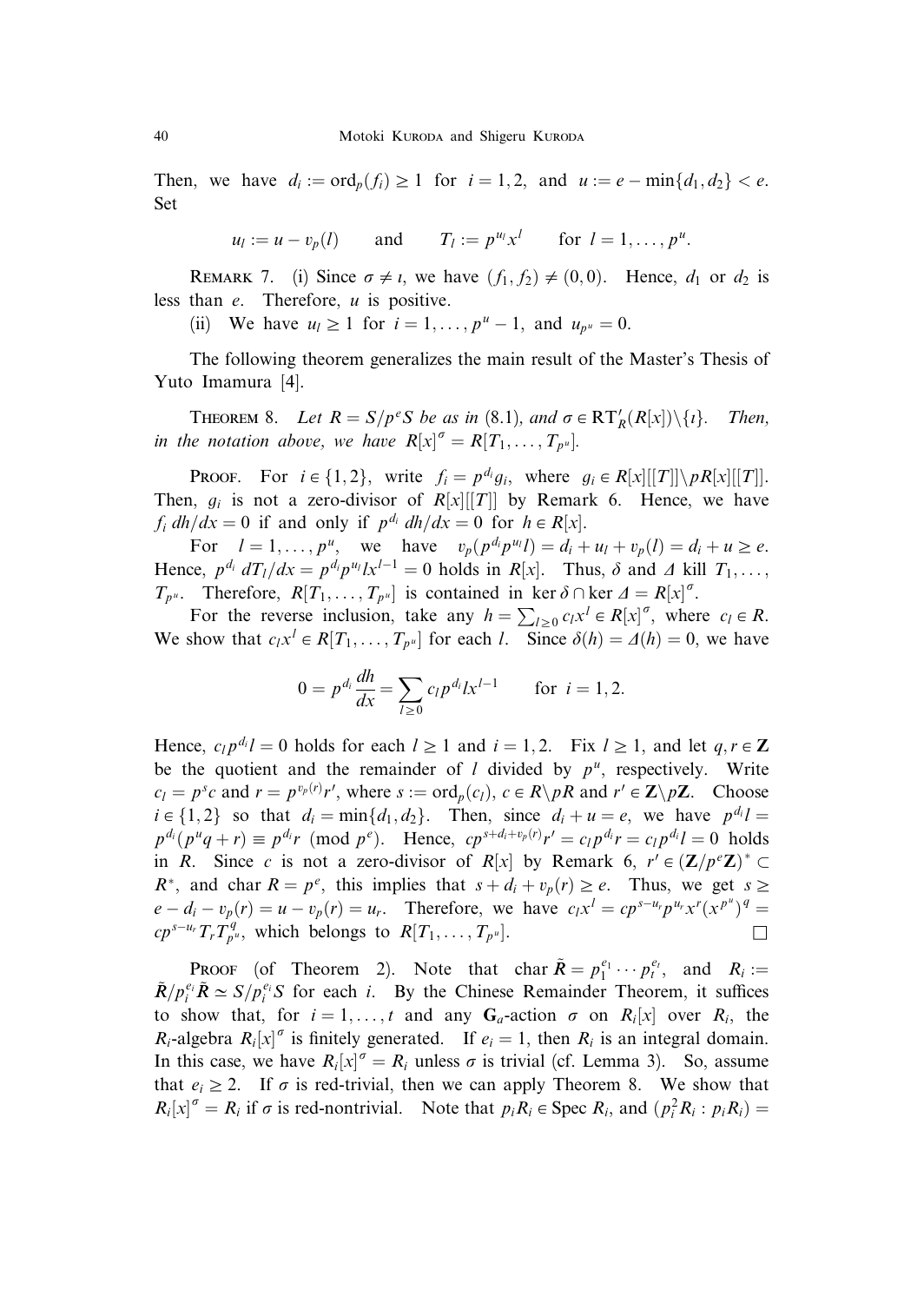$p_iR_i$  by Lemma 9. Hence, the assumption of Theorem 1 is fulfilled. Since no element of  $R_i \backslash p_i R_i$  is a zero-divisor of  $R_i$  by Remark 6, we have  $R_i[x]^\sigma = R_i$  by Theorem 1 (iii).  $\Box$ 

#### 9.  $G_a$ -actions on the reduced affine lines

In closing this paper, we shortly mention the case where  $R$  is reduced. Let P be the set of prime numbers. We define  $\mathscr A$  to be the set of  $f \in R[T]$  of the form

$$
f = aT + \sum_{l \geq 1} \sum_{p \in \mathscr{P}} a_{l,p} T^{p^l},
$$

where  $a \in R$ , and  $a_{l,p} \in R$  is such that  $pa_{l,p} = 0$  for each  $l \ge 1$  and  $p \in \mathcal{P}$ .

**THEOREM 9.** Let R be a reduced ring, and  $\sigma : R[x] \to R[x][T]$  a homomorphism of R-algebras. Then,  $\sigma$  is a  $G_a$ -action on R[x] if and only if  $\sigma(x) - x$ belongs to A.

**PROOF.** By Lemma 8, every element of  $\mathscr A$  is additive. Noting this, we can check the "if" part easily. To show the "only if" part, assume that  $\sigma$  is a  $G_a$ -action. Then, by (A1), we can write

$$
f := \sigma(x) - x = \sum_{i \ge 0} \sum_{j \ge 1} a_{i,j} x^i T^j, \quad \text{where } a_{i,j} \in R.
$$

Take any  $p \in \text{Spec } R$ . Then,  $\sigma$  induces a  $G_a$ -action on  $(R/p)[x]$  over the integral domain  $R/\mathfrak{p}$ . Hence, modulo  $\mathfrak{p}R[x][T]$ , we have  $f \equiv a_{0,1}T$  if char $(R/\mathfrak{p})$ = 0, and  $f \equiv \sum_{l \ge 0} a_{0,p} T^{p^l}$  if  $char(R/\mathfrak{p}) = p > 0$  (cf. Lemma 5). In either case,  $a_{i,j}$  belongs to p if  $i \geq 1$  or j is not a power of a prime number. Since this holds for all  $p \in \text{Spec } R$ , and R is reduced by assumption, it follows that  $a_{i,j} = 0$  if  $i \ge 1$  or j is not a power of a prime number. Hence, we have  $f =$  $a_{0,1}T + \sum_{l \geq 1} \sum_{p \in \mathcal{P}} a_{0,p}T^{p^l}$ , which belongs to  $R[T]$ . Then, (A2) implies that f is additive. Thus, we know by Lemma 8 that  $pa_{0,p'} = 0$  holds for each  $l \geq 1$  and  $p \in \mathcal{P}$ . Therefore, f belongs to  $\mathcal{A}$ .

REMARK 8. (i) If  $Q \subset R$ , then we have  $\mathcal{A} = \{aT \mid a \in R\}$ , since  $pa \neq 0$  for any  $p \in \mathcal{P}$  and  $a \in R \setminus \{0\}$ .

(ii) If char  $R = p \in \mathcal{P}$ , then we have  $\mathcal{A} = R[T]^{(p)}$ , since  $pa = 0$  for any  $a \in R$ , and  $qa \neq 0$  for any  $q \in \mathcal{P} \setminus \{p\}$  and  $a \in R \setminus \{0\}$ .

EXAMPLE 4. Let  $R_1 := \mathbb{Z}[a, b]/(2a, 3b)$  and  $R_2 := \mathbb{Z}[a, b]/(2a, 3b, 6)$ , where a and b are variables. Then, we have char  $R_1 = 0$  and char  $R_2 = 6$ . For  $i = 1, 2$ , we can define a  $G_a$ -action on  $R_i[x]$  by  $\sigma(x) = x + aT^2 + bT^3$ .